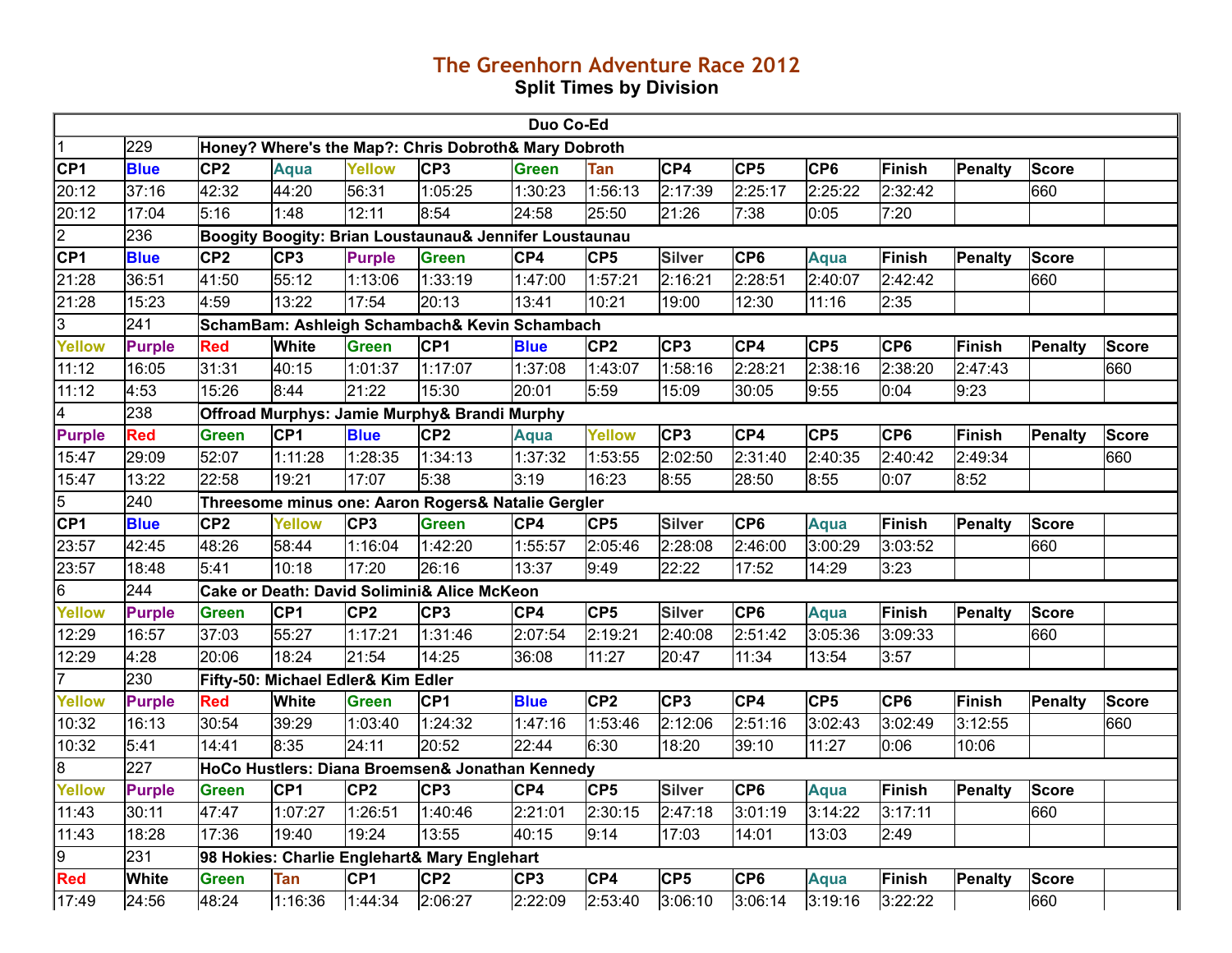| 17:49           | 7:07            | 23:28           | 28:12                                 | 27:58           | 21:53                                                         | 15:42           | 31:31           | 12:30           | 0:04            | 13:02           | 3:06           |                |                |              |
|-----------------|-----------------|-----------------|---------------------------------------|-----------------|---------------------------------------------------------------|-----------------|-----------------|-----------------|-----------------|-----------------|----------------|----------------|----------------|--------------|
| 10              | 201             |                 |                                       |                 | Nick and his Two Nutts: Bryan Young& Wendy Furst              |                 |                 |                 |                 |                 |                |                |                |              |
| <b>Yellow</b>   | <b>Purple</b>   | <b>Red</b>      | <b>Green</b>                          | CP <sub>1</sub> | <b>Blue</b>                                                   | CP <sub>2</sub> | CP <sub>3</sub> | CP4             | CP <sub>5</sub> | CP <sub>6</sub> | <b>Aqua</b>    | Finish         | <b>Penalty</b> | <b>Score</b> |
| 11:06           | 15:08           | 31:49           | 1:13:36                               | 1:38:11         | 1:58:11                                                       | 2:04:21         | 2:20:54         | 2:57:57         | 3:08:13         | 3:08:25         | 3:22:31        | 3:25:11        |                | 660          |
| 11:06           | 4:02            | 16:41           | 41:47                                 | 24:35           | 20:00                                                         | 6:10            | 16:33           | 37:03           | 10:16           | 0:12            | 14:06          | 2:40           |                |              |
| 11              | 243             |                 |                                       |                 | Double-Double Animal Style: Steven Skripnik& Jennifer Sinatra |                 |                 |                 |                 |                 |                |                |                |              |
| CP <sub>1</sub> | <b>Blue</b>     | CP <sub>2</sub> | <b>Yellow</b>                         | <b>Purple</b>   | CP <sub>3</sub>                                               | <b>Green</b>    | CP4             | CP <sub>5</sub> | <b>Silver</b>   | CP <sub>6</sub> | <b>Finish</b>  | Penalty        | <b>Score</b>   |              |
| 19:30           | 41:33           | 48:16           | 1:02:50                               | 1:32:11         | 1:44:53                                                       | 2:19:08         | 2:39:31         | 2:52:32         | 3:10:26         | 3:23:18         | 3:32:32        |                | 660            |              |
| 19:30           | 22:03           | 6:43            | 14:34                                 | 29:21           | 12:42                                                         | 34:15           | 20:23           | 13:01           | 17:54           | 12:52           | 9:14           |                |                |              |
| 12              | 228             |                 |                                       |                 | Team Mayhem: Vincenzo Centamore& Traci Davidson               |                 |                 |                 |                 |                 |                |                |                |              |
| <b>Green</b>    | CP <sub>1</sub> | CP <sub>2</sub> | <b>Yellow</b>                         | <b>Purple</b>   | CP <sub>3</sub>                                               | CP4             | CP <sub>5</sub> | <b>Silver</b>   | CP <sub>6</sub> | <b>Aqua</b>     | <b>Finish</b>  | Penalty        | <b>Score</b>   |              |
| 21:06           | 42:23           | 1:00:26         | 1:16:57                               | 1:25:10         | 1:40:26                                                       | 2:23:50         | 2:37:43         | 3:02:46         | 3:18:19         | 3:33:47         | 3:37:27        |                | 660            |              |
| 21:06           | 21:17           | 18:03           | 16:31                                 | 8:13            | 15:16                                                         | 43:24           | 13:53           | 25:03           | 15:33           | 15:28           | 3:40           |                |                |              |
| 13              | 237             |                 |                                       |                 | Team Penguin: Caroline Morgan& Leonard Mascaro                |                 |                 |                 |                 |                 |                |                |                |              |
| <b>Red</b>      | <b>White</b>    | <b>Purple</b>   | <b>Yellow</b>                         | <b>Green</b>    | CP <sub>1</sub>                                               | CP <sub>2</sub> | CP <sub>3</sub> | CP4             | CP <sub>5</sub> | CP <sub>6</sub> | <b>Aqua</b>    | Finish         | Penalty        | <b>Score</b> |
| 26:28           | 34:57           | 48:44           | 57:27                                 | 1:17:03         | 1:37:19                                                       | 1:59:08         | 2:19:23         | 2:59:24         | 3:16:14         | 3:16:19         | 3:34:38        | 3:38:15        |                | 660          |
| 26:28           | 8:29            | 13:47           | 8:43                                  | 19:36           | 20:16                                                         | 21:49           | 20:15           | 40:01           | 16:50           | 0:05            | 18:19          | 3:37           |                |              |
| 14              | 226             |                 |                                       |                 | Sacagawea Wannabes: Crystal Allard& John Babb                 |                 |                 |                 |                 |                 |                |                |                |              |
| <b>White</b>    | Tan             | <b>Green</b>    | CP <sub>1</sub>                       | <b>Blue</b>     | CP <sub>2</sub>                                               | CP <sub>3</sub> | CP4             | CP <sub>5</sub> | CP <sub>6</sub> | <b>Aqua</b>     | <b>Finish</b>  | <b>Penalty</b> | <b>Score</b>   |              |
| 19:22           | 52:54           | 1:11:20         | 1:30:57                               | 1:49:59         | 1:55:48                                                       | 2:29:12         | 3:10:27         | 3:21:06         | 3:21:12         | 3:38:43         | 3:42:09        |                | 660            |              |
| 19:22           | 33:32           | 18:26           | 19:37                                 | 19:02           | 5:49                                                          | 33:24           | 41:15           | 10:39           | 0:06            | 17:31           | 3:26           |                |                |              |
| 15              | 233             |                 |                                       |                 | <b>Speeding Turtles: Ryan Gergler&amp; Mary Rogers</b>        |                 |                 |                 |                 |                 |                |                |                |              |
| CP <sub>1</sub> | <b>Blue</b>     | CP <sub>2</sub> | <b>Yellow</b>                         | <b>Purple</b>   | CP <sub>3</sub>                                               | <b>Green</b>    | CP4             | CP <sub>5</sub> | CP <sub>6</sub> | <b>Finish</b>   | <b>Penalty</b> | <b>Score</b>   |                |              |
| 26:37           | 46:10           | 52:01           | 1:05:33                               | 1:27:22         | 1:45:14                                                       | 2:22:48         | 2:45:24         | 2:57:56         | 2:58:01         | 3:10:42         |                | 640            |                |              |
| 26:37           | 19:33           | 5:51            | 13:32                                 | 21:49           | 17:52                                                         | 37:34           | 22:36           | 12:32           | 0:05            | 12:41           |                |                |                |              |
| 16              | 234             |                 | Shed: Steven Gilliam& Caroline Tan    |                 |                                                               |                 |                 |                 |                 |                 |                |                |                |              |
| CP <sub>1</sub> | <b>Blue</b>     | CP <sub>2</sub> | CP <sub>3</sub>                       | <b>Purple</b>   | <b>Yellow</b>                                                 | CP4             | CP <sub>5</sub> | CP <sub>6</sub> | <b>Finish</b>   | Penalty         | <b>Score</b>   |                |                |              |
| 24:12           | 43:55           | 49:45           | 1:04:11                               | 1:26:43         | 1:39:55                                                       | 2:04:16         | 2:17:38         | 2:17:43         | 2:27:57         |                 | 630            |                |                |              |
| 24:12           | 19:43           | 5:50            | 14:26                                 | 22:32           | 13:12                                                         | 24:21           | 13:22           | 0:05            | 10:14           |                 |                |                |                |              |
| 17              | 232             |                 |                                       |                 | Team Awesome: Erin Freeman& Jeprel Custodio                   |                 |                 |                 |                 |                 |                |                |                |              |
| <b>Yellow</b>   | <b>Red</b>      | <b>White</b>    | <b>Green</b>                          | CP <sub>1</sub> | <b>Blue</b>                                                   | CP <sub>2</sub> | CP <sub>3</sub> | CP4             | CP <sub>5</sub> | CP <sub>6</sub> | <b>Finish</b>  | <b>Penalty</b> | <b>Score</b>   |              |
| 12:34           | 1:22:23         | <b>1:46:59</b>  | 2:17:43                               | 2:41:40         | 3:02:28                                                       | 3:09:23         | 3:28:05         | 4:13:27         | 4:25:39         | 4:25:44         | 4:37:49        | $-190$         | 460            |              |
| 12:34           | 1:09:49         | 24:36           | 30:44                                 | 23:57           | 20:48                                                         | 6:55            | 18:42           | 45:22           | 12:12           | 0:05            | 12:05          |                |                |              |
| 18              | 239             |                 |                                       |                 | SA Squared: Angelie Petersen& Walid Abdul-Jawad               |                 |                 |                 |                 |                 |                |                |                |              |
| CP1             | CP <sub>2</sub> | CP <sub>3</sub> | Finish                                | Penalty         | <b>Score</b>                                                  |                 |                 |                 |                 |                 |                |                |                |              |
| 23:51           | 47:39           | 1:16:32         | 1:47:41                               |                 | 300                                                           |                 |                 |                 |                 |                 |                |                |                |              |
| 23:51           | 23:48           | 28:53           | 31:09                                 |                 |                                                               |                 |                 |                 |                 |                 |                |                |                |              |
| 19              | 235             |                 | <b>IMOs: Ming Lee&amp; Risa Ohara</b> |                 |                                                               |                 |                 |                 |                 |                 |                |                |                |              |
| Yellow          | <b>Purple</b>   | CP <sub>1</sub> | <b>Blue</b>                           | CP <sub>2</sub> | Finish                                                        | Penalty Score   |                 |                 |                 |                 |                |                |                |              |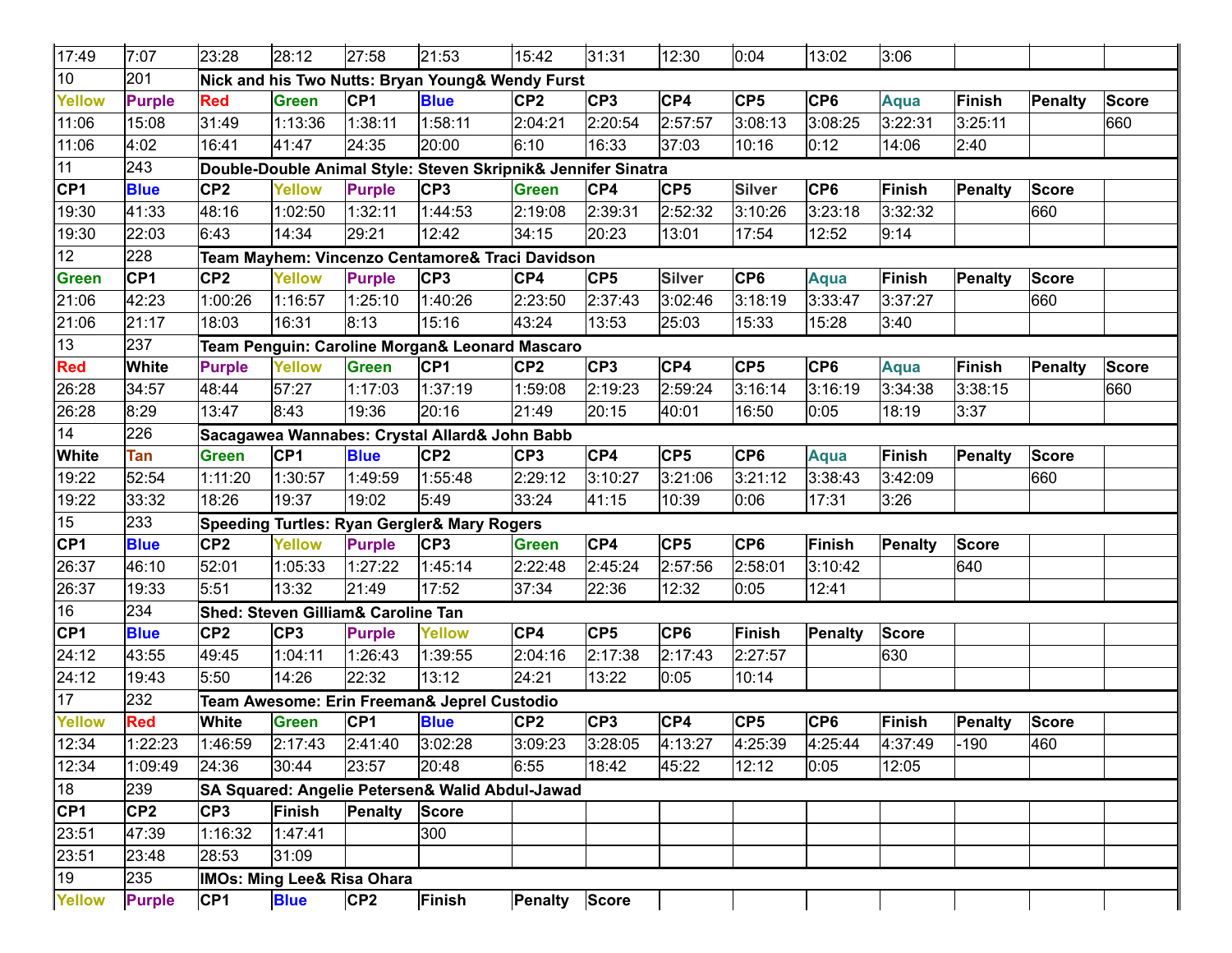| 13:24           | 19:14           | 3:10:09              | 3:36:42                         | 3:44:46         | 3:44:54                                                     |                 | 230                |                 |                 |                 |                 |                |                |              |
|-----------------|-----------------|----------------------|---------------------------------|-----------------|-------------------------------------------------------------|-----------------|--------------------|-----------------|-----------------|-----------------|-----------------|----------------|----------------|--------------|
| 13:24           | 5:50            | 2:50:55              | 26:33                           | 8:04            | 0:08                                                        |                 |                    |                 |                 |                 |                 |                |                |              |
|                 |                 |                      |                                 |                 |                                                             |                 |                    |                 |                 |                 |                 |                |                |              |
|                 |                 |                      |                                 |                 |                                                             |                 | Duo Co-Ed Mast 80+ |                 |                 |                 |                 |                |                |              |
|                 | 246             |                      |                                 |                 | Valentine's Day Massacre: Darold Brinley& Stephanie Brinley |                 |                    |                 |                 |                 |                 |                |                |              |
| <b>Yellow</b>   | <b>Purple</b>   | <b>Red</b>           | <b>White</b>                    | <b>Green</b>    | CP <sub>1</sub>                                             | <b>Blue</b>     | CP <sub>2</sub>    | CP3             | CP4             | CP <sub>5</sub> | CP <sub>6</sub> | Finish         | Penalty        | <b>Score</b> |
| 10:56           | 14:10           | 24:25                | 30:09                           | 50:40           | 1:05:50                                                     | 1:23:03         | 1:28:31            | 1:41:40         | 2:10:15         | 2:18:20         | 2:18:24         | 2:26:36        |                | 660          |
| 10:56           | 3:14            | 10:15                | 5:44                            | 20:31           | 15:10                                                       | 17:13           | 5:28               | 13:09           | 28:35           | 8:05            | 0:04            | 8:12           |                |              |
| $\overline{c}$  | 256             |                      |                                 |                 | Team Zulu: Alan Prebyl& Jennifer McCann                     |                 |                    |                 |                 |                 |                 |                |                |              |
| <b>Green</b>    | Tan             | CP <sub>1</sub>      | <b>Blue</b>                     | CP <sub>2</sub> | Yellow                                                      | <b>Purple</b>   | CP <sub>3</sub>    | CP4             | CP <sub>5</sub> | CP <sub>6</sub> | Finish          | <b>Penalty</b> | <b>Score</b>   |              |
| 15:59           | 42:47           | 1:13:07              | 1:37:44                         | 1:44:27         | 1:55:51                                                     | 2:04:23         | 2:17:30            | 2:56:26         | 3:06:01         | 3:06:05         | 3:15:29         |                | 660            |              |
| 15:59           | 26:48           | 30:20                | 24:37                           | 6:43            | 11:24                                                       | 8:32            | 13:07              | 38:56           | 9:35            | 0:04            | 9:24            |                |                |              |
| 3               | 245             |                      |                                 |                 | Team Bondo: Kris Bondanella& Jon Bondanella                 |                 |                    |                 |                 |                 |                 |                |                |              |
| CP1             | <b>Blue</b>     | CP <sub>2</sub>      | CP <sub>3</sub>                 | <b>Purple</b>   | <b>Yellow</b>                                               | <b>Green</b>    | CP4                | CP <sub>5</sub> | <b>Silver</b>   | CP <sub>6</sub> | <b>Finish</b>   | Penalty        | <b>Score</b>   |              |
| 22:59           | 41:47           | 47:22                | $\sqrt{1:05:59}$                | 1:26:50         | 1:40:47                                                     | 1:58:16         | 2:16:11            | 2:27:27         | 2:52:15         | 3:06:41         | 3:17:57         |                | 660            |              |
| 22:59           | 18:48           | 5:35                 | 18:37                           | 20:51           | 13:57                                                       | 17:29           | 17:55              | 11:16           | 24:48           | 14:26           | 11:16           |                |                |              |
| 4               | 257             |                      |                                 |                 | Boom Goes the Dynamite: Katherine Primm& Mark Lewandowski   |                 |                    |                 |                 |                 |                 |                |                |              |
| <b>Red</b>      | White           | <b>Green</b>         | CP <sub>1</sub>                 | <b>Blue</b>     | CP <sub>2</sub>                                             | <b>Yellow</b>   | CP <sub>3</sub>    | CP4             | CP <sub>5</sub> | CP <sub>6</sub> | <b>Aqua</b>     | <b>Finish</b>  | <b>Penalty</b> | <b>Score</b> |
| 17:43           | 23:33           | $\overline{1:}17:08$ | 1:39:36                         | 1:59:39         | 2:05:46                                                     | 2:17:53         | 2:26:05            | 2:57:31         | 3:07:08         | 3:07:12         | 3:17:43         | 3:20:49        |                | 660          |
| 17:43           | 5:50            | 53:35                | 22:28                           | 20:03           | 6:07                                                        | 12:07           | 8:12               | 31:26           | 9:37            | 0:04            | 10:31           | 3:06           |                |              |
| 5               | 250             |                      |                                 |                 | Eleven Year Itch: Mark Dolfis& Stacy Dolfis                 |                 |                    |                 |                 |                 |                 |                |                |              |
| CP <sub>1</sub> | <b>Blue</b>     | CP <sub>2</sub>      | CP <sub>3</sub>                 | <b>Green</b>    | Tan                                                         | CP4             | CP <sub>5</sub>    | <b>Silver</b>   | CP <sub>6</sub> | Finish          | <b>Penalty</b>  | <b>Score</b>   |                |              |
| 20:21           | 37:41           | 42:46                | 1:00:12                         | 1:40:38         | 2:09:58                                                     | 2:37:19         | 2:46:16            | 3:09:19         | 3:20:54         | 3:33:49         |                 | 660            |                |              |
| 20:21           | 17:20           | 5:05                 | 17:26                           | 40:26           | 29:20                                                       | 27:21           | 8:57               | 23:03           | 11:35           | 12:55           |                 |                |                |              |
| 6               | 254             |                      | Lutt: Jeff Lutton& Sandy Lutton |                 |                                                             |                 |                    |                 |                 |                 |                 |                |                |              |
| CF1             | <b>Blue</b>     | CP <sub>2</sub>      | CP <sub>3</sub>                 | <b>Green</b>    | Tan                                                         | CP4             | CP <sub>5</sub>    | CP <sub>6</sub> | <b>Yellow</b>   | <b>Aqua</b>     | <b>Finish</b>   | <b>Penalty</b> | <b>Score</b>   |              |
| 23:22           | 44:11           | 49:49                | 1:04:26                         | 1:32:40         | 2:02:42                                                     | 2:42:18         | 2:57:25            | 2:57:38         | 3:17:40         | 3:30:11         | 3:33:56         |                | 660            |              |
| 23:22           | 20:49           | 5:38                 | 14:37                           | 28:14           | 30:02                                                       | 39:36           | 15:07              | 0:13            | 20:02           | 12:31           | 3:45            |                |                |              |
| $\overline{7}$  | 247             |                      |                                 |                 | <b>Clemdogs: Andrew Clements&amp; Sheryl Clements</b>       |                 |                    |                 |                 |                 |                 |                |                |              |
| <b>Yellow</b>   | <b>Purple</b>   | <b>White</b>         | Green                           | Tan             | CP <sub>1</sub>                                             | CP <sub>2</sub> | CP <sub>3</sub>    | CP4             | CP <sub>5</sub> | CP <sub>6</sub> | <b>Finish</b>   | <b>Penalty</b> | <b>Score</b>   |              |
| 11:30           | 27:37           | 40:31                | 1:03:00                         | 1:24:29         | 1:55:24                                                     | 2:16:11         | 2:30:43            | 3:14:32         | 3:25:56         | 3:26:03         | 3:36:45         |                | 660            |              |
| 11:30           | 16:07           | 12:54                | 22:29                           | 21:29           | 30:55                                                       | 20:47           | 14:32              | 43:49           | 11:24           | 0:07            | 10:42           |                |                |              |
| 8               | 252             |                      |                                 |                 | 112 years and counting: Peter Kaestner& Kimberly Kaestner   |                 |                    |                 |                 |                 |                 |                |                |              |
| CP1             | CP <sub>2</sub> | <b>Yellow</b>        | CP <sub>3</sub>                 | <b>Purple</b>   | <b>Green</b>                                                | Tan             | CP4                | CP <sub>5</sub> | CP <sub>6</sub> | Aqua            | Finish          | Penalty        | <b>Score</b>   |              |
| 23:55           | 41:53           | 53:14                | 1:16:14                         | 1:33:45         | 2:04:55                                                     | 2:45:04         | 3:10:53            | 3:22:21         | 3:22:26         | 3:36:49         | 3:40:58         |                | 660            |              |
| 23:55           | 17:58           | 11:21                | 23:00                           | 17:31           | 31:10                                                       | 40:09           | 25:49              | 11:28           | 0:05            | 14:23           | 4:09            |                |                |              |
| 19              | 248             |                      |                                 |                 | Just for the Craic: Ronan Corbett& Molly Corbett            |                 |                    |                 |                 |                 |                 |                |                |              |
| <b>Yellow</b>   | <b>Purple</b>   | <b>Red</b>           | <b>Green</b>                    | Tan             | CP1                                                         | CP <sub>2</sub> | CP <sub>3</sub>    | CP4             | CP <sub>5</sub> | CP <sub>6</sub> | <b>Finish</b>   | <b>Penalty</b> | <b>Score</b>   |              |
| 15:33           | 22:35           | 37:05                | 1:04:06                         | 1:33:07         | 2:07:05                                                     | 2:30:09         | 2:45:53            | 3:29:33         | 3:39:52         | 3:39:55         | 3:48:24         |                | 660            |              |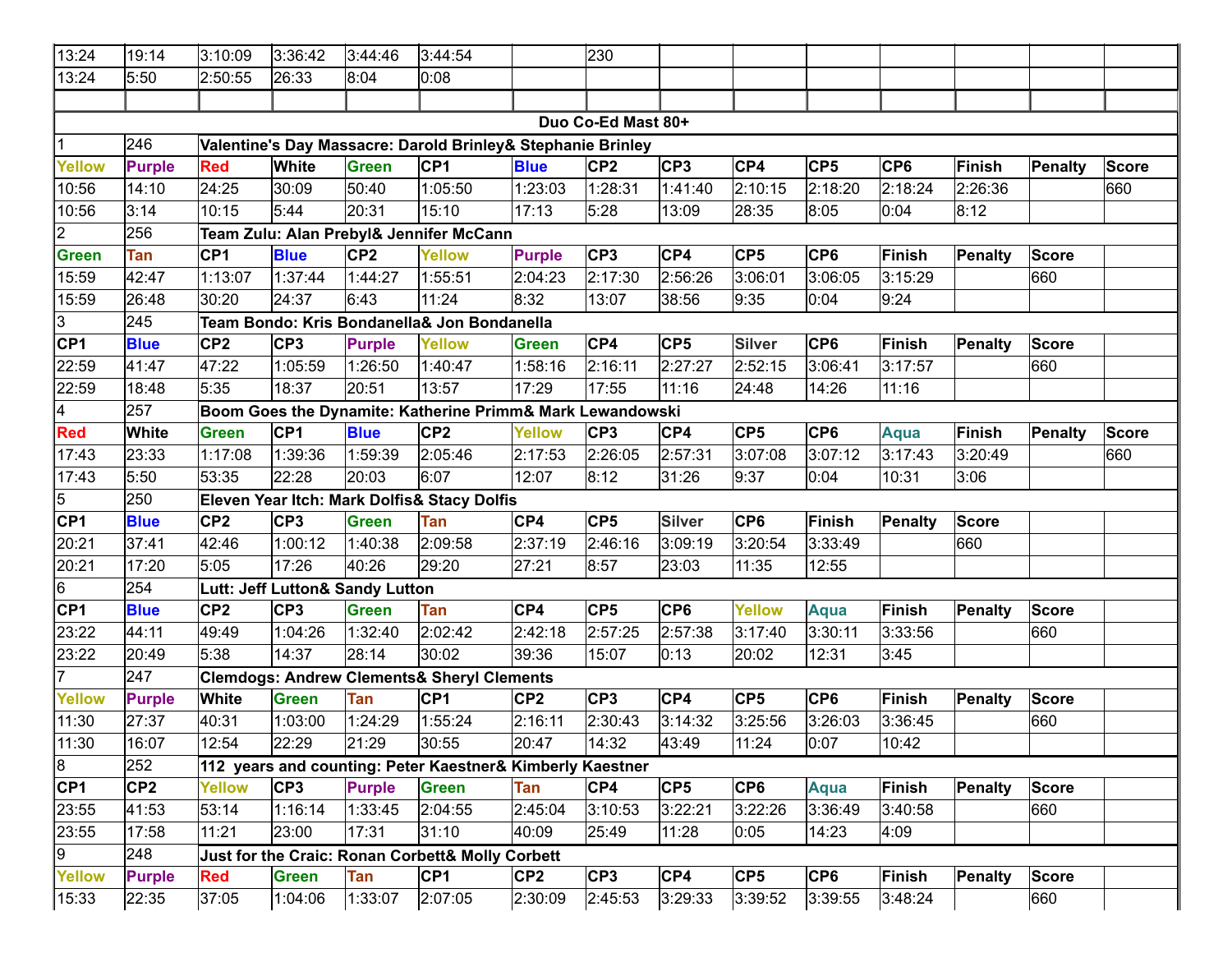| 15:33           | 7:02            | 14:30           | 27:01           | 29:01                                           | 33:58                                                    | 23:04           | 15:44           | 43:40           | 10:19           | 0:03            | 8:29          |                |                |              |
|-----------------|-----------------|-----------------|-----------------|-------------------------------------------------|----------------------------------------------------------|-----------------|-----------------|-----------------|-----------------|-----------------|---------------|----------------|----------------|--------------|
| 10              | 251             |                 |                 | Quixote: John Hampton& Debbie Zittel            |                                                          |                 |                 |                 |                 |                 |               |                |                |              |
| <b>Yellow</b>   | <b>Purple</b>   | <b>Green</b>    | CP <sub>1</sub> | <b>Blue</b>                                     | CP <sub>2</sub>                                          | CP <sub>3</sub> | CP4             | CP <sub>5</sub> | <b>Silver</b>   | CP <sub>6</sub> | Finish        | Penalty        | <b>Score</b>   |              |
| 13:13           | 18:09           | 41:10           | 1:09:18         | 1:30:43                                         | 1:37:41                                                  | 2:02:46         | 2:50:05         | 3:06:24         | 3:25:20         | 3:36:20         | 3:53:11       |                | 660            |              |
| 13:13           | 4:56            | 23:01           | 28:08           | 21:25                                           | 6:58                                                     | 25:05           | 47:19           | 16:19           | 18:56           | 11:00           | 16:51         |                |                |              |
| 11              | 253             |                 |                 |                                                 | Old dogs new tricks: Christopher Keenan& Adrienne Keenan |                 |                 |                 |                 |                 |               |                |                |              |
| <b>White</b>    | <b>Red</b>      | CP <sub>1</sub> | CP <sub>2</sub> | Aqua                                            | CP <sub>3</sub>                                          | <b>Green</b>    | Tan             | CP4             | CP <sub>5</sub> | CP <sub>6</sub> | Finish        | Penalty        | <b>Score</b>   |              |
| 26:12           | 38:19           | 1:21:56         | 1:48:04         | 1:50:41                                         | 2:10:37                                                  | 2:43:59         | 3:14:39         | 3:39:23         | 3:48:18         | 3:48:26         | 3:56:01       |                | 660            |              |
| 26:12           | 12:07           | 43:37           | 26:08           | 2:37                                            | 19:56                                                    | 33:22           | 30:40           | 24:44           | 8:55            | 0:08            | 7:35          |                |                |              |
| 12              | 249             |                 |                 |                                                 | Beauty and the Beast: Steven Curtis& Kristine Curtis     |                 |                 |                 |                 |                 |               |                |                |              |
| CP <sub>1</sub> | <b>Blue</b>     | CP <sub>2</sub> | CP <sub>3</sub> | <b>Purple</b>                                   | <b>Yellow</b>                                            | <b>Green</b>    | Tan             | CP4             | CP <sub>5</sub> | CP <sub>6</sub> | Finish        | <b>Penalty</b> | <b>Score</b>   |              |
| 32:18           | 51:33           | 57:29           | 1:20:01         | 1:46:04                                         | 1:59:58                                                  | 2:19:52         | 2:52:04         | 3:39:31         | 3:52:45         | 3:52:52         | 4:03:41       |                | 640            |              |
| 32:18           | 19:15           | 5:56            | 22:32           | 26:03                                           | 13:54                                                    | 19:54           | 32:12           | 47:27           | 13:14           | 0:07            | 10:49         |                |                |              |
| 13              | 255             |                 |                 | Hulk Rage: Denise Miller& Paul Lopez            |                                                          |                 |                 |                 |                 |                 |               |                |                |              |
| White           | <b>Purple</b>   | CP <sub>1</sub> | <b>Blue</b>     | CP <sub>2</sub>                                 | CP <sub>3</sub>                                          | Finish          | Penalty         | <b>Score</b>    |                 |                 |               |                |                |              |
| 40:38           | 1:11:45         | 2:03:37         | 2:27:15         | 2:34:47                                         | 2:56:11                                                  | 3:59:29         |                 | 330             |                 |                 |               |                |                |              |
| 40:38           | 31:07           | 51:52           | 23:38           | 7:32                                            | 21:24                                                    | 1:03:18         |                 |                 |                 |                 |               |                |                |              |
|                 |                 |                 |                 |                                                 |                                                          |                 |                 |                 |                 |                 |               |                |                |              |
|                 |                 |                 |                 |                                                 |                                                          |                 | Duo Female      |                 |                 |                 |               |                |                |              |
| $\overline{1}$  | 267             |                 |                 |                                                 | Sole Sisters: Hope Schaaf& Donna Viens                   |                 |                 |                 |                 |                 |               |                |                |              |
| CP1             | <b>Blue</b>     | CP <sub>2</sub> | <b>Yellow</b>   | CP <sub>3</sub>                                 | <b>Green</b>                                             | CP4             | CP <sub>5</sub> | <b>Silver</b>   | CP <sub>6</sub> | <b>Aqua</b>     | Finish        | <b>Penalty</b> | <b>Score</b>   |              |
| 20:33           | 43:40           | 49:35           | 1:01:26         | 1:12:43                                         | 1:35:32                                                  | 1:57:10         | 2:07:33         | 2:29:36         | 2:41:11         | 2:55:25         | 2:57:50       |                | 660            |              |
| 20:33           | 23:07           | 5:55            | 11:51           | 11:17                                           | 22:49                                                    | 21:38           | 10:23           | 22:03           | 11:35           | 14:14           | 2:25          |                |                |              |
| $\overline{2}$  | 260             |                 |                 | <b>Vixens: Dorothy Bailey&amp; Heather Roby</b> |                                                          |                 |                 |                 |                 |                 |               |                |                |              |
| <b>Yellow</b>   | <b>Green</b>    | Tan             | CP <sub>1</sub> | CP <sub>2</sub>                                 | CP <sub>3</sub>                                          | CP4             | CP <sub>5</sub> | <b>Silver</b>   | CP <sub>6</sub> | Finish          | Penalty       | <b>Score</b>   |                |              |
| 10:10           | 24:18           | 42:45           | 1:14:07         | 1:35:33                                         | 1:54:25                                                  | 2:31:00         | 2:40:50         | 2:57:35         | 3:09:50         | 3:19:47         |               | 660            |                |              |
| 10:10           | 14:08           | 18:27           | 31:22           | 21:26                                           | 18:52                                                    | 36:35           | 9:50            | 16:45           | 12:15           | 9:57            |               |                |                |              |
| 3               | 265             |                 |                 |                                                 | Twisted Sisters: Melissa Krambeck& Vicki M. Nielsen      |                 |                 |                 |                 |                 |               |                |                |              |
| CP1             | CP <sub>2</sub> | CP <sub>3</sub> | <b>Green</b>    | Tan                                             | C <sub>P4</sub>                                          | CP <sub>5</sub> | <b>Silver</b>   | CP <sub>6</sub> | <b>Aqua</b>     | Finish          | Penalty       | <b>Score</b>   |                |              |
| 24:42           | 46:00           | 59:00           | 1:23:42         | 1:48:23                                         | 2:17:01                                                  | 2:28:06         | 2:50:46         | 3:08:57         | 3:21:46         | 3:25:07         |               | 660            |                |              |
| 24:42           | 21:18           | 13:00           | 24:42           | 24:41                                           | 28:38                                                    | 11:05           | 22:40           | 18:11           | 12:49           | 3:21            |               |                |                |              |
| $\sqrt{4}$      | 264             |                 |                 |                                                 | Sale with me: Lisa Kennemur& Susan Sale                  |                 |                 |                 |                 |                 |               |                |                |              |
| <b>Yellow</b>   | <b>Purple</b>   | <b>White</b>    | <b>Green</b>    | CP <sub>1</sub>                                 | <b>Blue</b>                                              | CP <sub>2</sub> | CP <sub>3</sub> | CP4             | CP <sub>5</sub> | CP <sub>6</sub> | <b>Aqua</b>   | <b>Finish</b>  | <b>Penalty</b> | <b>Score</b> |
| 12:57           | 33:57           | 51:09           | 1:21:04         | 1:45:20                                         | 2:08:49                                                  | 2:15:17         | 2:39:04         | 3:17:54         | 3:27:51         | 3:27:56         | 3:38:53       | 3:42:24        |                | 660          |
| 12:57           | 21:00           | 17:12           | 29:55           | 24:16                                           | 23:29                                                    | 6:28            | 23:47           | 38:50           | 9:57            | 0:05            | 10:57         | 3:31           |                |              |
| 5               | 262             |                 |                 |                                                 | Maybe Yes Maybe No: Stephanie Dunlap& Jeanne Lee         |                 |                 |                 |                 |                 |               |                |                |              |
| Green           | Tan             | CP <sub>1</sub> | <b>Blue</b>     | CP <sub>2</sub>                                 | Yellow                                                   | CP3             | CP4             | CP <sub>5</sub> | CP6             | Aqua            | <b>Finish</b> | <b>Penalty</b> | <b>Score</b>   |              |
| 20:46           | 51:02           | 1:35:23         | 2:00:49         | 2:08:15                                         | 2:24:59                                                  | 2:34:55         | 3:17:23         | 3:27:11         | 3:27:15         | 3:39:44         | 3:43:23       |                | 660            |              |
|                 |                 |                 |                 |                                                 |                                                          |                 |                 |                 |                 |                 |               |                |                |              |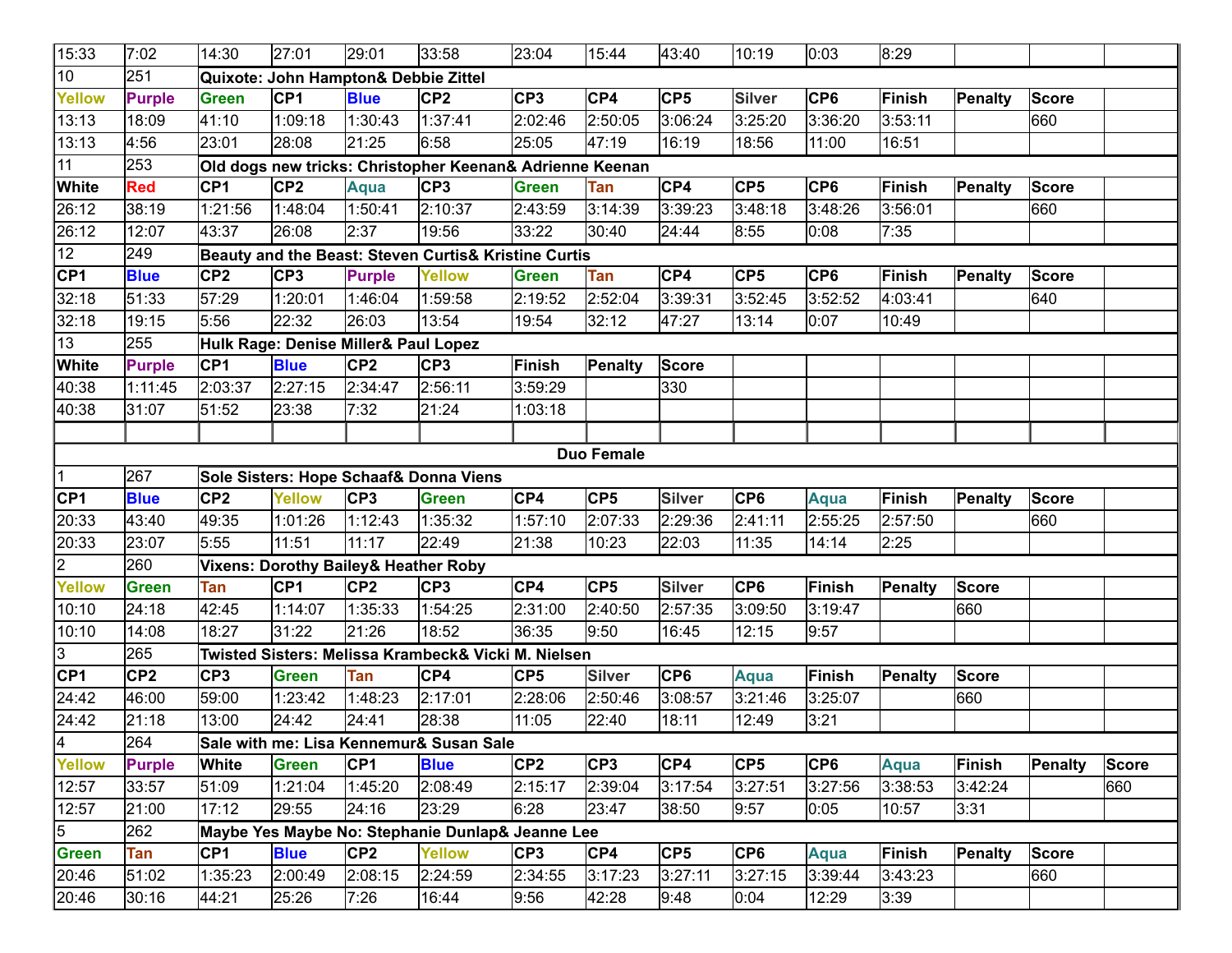| 6               | 266             |                 |                                   |                 | Muddy in Pink: Ann Marie Murphy& Shannon Miller         |                 |                 |                 |                 |                 |               |                |              |  |
|-----------------|-----------------|-----------------|-----------------------------------|-----------------|---------------------------------------------------------|-----------------|-----------------|-----------------|-----------------|-----------------|---------------|----------------|--------------|--|
| Red             | <b>Green</b>    | Tan             | CP <sub>1</sub>                   | <b>Blue</b>     | CP <sub>2</sub>                                         | CP <sub>3</sub> | CP4             | CP <sub>5</sub> | CP <sub>6</sub> | <b>Finish</b>   | Penalty       | <b>Score</b>   |              |  |
| 20:32           | 1:02:22         | 1:28:59         | 1:55:40                           | 2:20:15         | 2:26:45                                                 | 2:42:35         | 3:17:36         | 3:27:29         | 3:27:33         | 3:37:32         |               | 650            |              |  |
| 20:32           | 41:50           | 26:37           | 26:41                             | 24:35           | 6:30                                                    | 15:50           | 35:01           | 9:53            | 0:04            | 9:59            |               |                |              |  |
| $\overline{7}$  | 261             |                 |                                   |                 | <b>Bite Me: Kristie Clement&amp; Carey Gooch</b>        |                 |                 |                 |                 |                 |               |                |              |  |
| CP <sub>1</sub> | <b>Blue</b>     | CP <sub>2</sub> | CP <sub>3</sub>                   | <b>Yellow</b>   | <b>Green</b>                                            | CP4             | CP <sub>5</sub> | CP <sub>6</sub> | <b>Finish</b>   | Penalty         | <b>Score</b>  |                |              |  |
| 35:10           | 1:01:00         | 1:08:48         | 1:37:57                           | 2:06:12         | 2:32:15                                                 | 3:07:18         | 3:25:35         | 3:30:21         | 3:46:07         |                 | 630           |                |              |  |
| 35:10           | 25:50           | 7:48            | 29:09                             | 28:15           | 26:03                                                   | 35:03           | 18:17           | 4:46            | 15:46           |                 |               |                |              |  |
|                 |                 |                 |                                   |                 |                                                         |                 |                 |                 |                 |                 |               |                |              |  |
|                 |                 |                 |                                   |                 |                                                         |                 | <b>Duo Male</b> |                 |                 |                 |               |                |              |  |
| 1               | 271             |                 |                                   |                 | The Pacemakers: Michael Anderson& John Wood             |                 |                 |                 |                 |                 |               |                |              |  |
| CP1             | CP <sub>2</sub> | Yellow          | <b>Purple</b>                     | CP <sub>3</sub> | <b>Green</b>                                            | Tan             | CP4             | CP <sub>5</sub> | CP <sub>6</sub> | Aqua            | Finish        | Penalty        | <b>Score</b> |  |
| 15:56           | 30:25           | 41:12           | 46:25                             | 54:04           | 1:12:32                                                 | 1:33:25         | 1:49:39         | 1:55:52         | 1:55:56         | 2:05:09         | 2:07:01       |                | 660          |  |
| 15:56           | 14:29           | 10:47           | 5:13                              | 7:39            | 18:28                                                   | 20:53           | 16:14           | 6:13            | 0:04            | 9:13            | 1:52          |                |              |  |
| $\overline{c}$  | 292             |                 | The Men: Mark Samuel& John Hadeed |                 |                                                         |                 |                 |                 |                 |                 |               |                |              |  |
| CP1             | CP <sub>2</sub> | Aqua            | <b>Yellow</b>                     | <b>Purple</b>   | CP <sub>3</sub>                                         | <b>Green</b>    | CP4             | CP <sub>5</sub> | <b>Silver</b>   | CP <sub>6</sub> | <b>Finish</b> | <b>Penalty</b> | <b>Score</b> |  |
| 16:29           | 33:32           | 35:37           | 47:31                             | 54:45           | 1:03:24                                                 | 1:23:27         | 1:34:02         | 1:41:54         | 1:57:20         | 2:05:31         | 2:12:18       |                | 660          |  |
| 16:29           | 17:03           | 2:05            | 11:54                             | 7:14            | 8:39                                                    | 20:03           | 10:35           | 7:52            | 15:26           | 8:11            | 6:47          |                |              |  |
| $\overline{3}$  | 293             |                 |                                   |                 | Cool Guys: Andrew Schaaf& Gunther Schaaf                |                 |                 |                 |                 |                 |               |                |              |  |
| CP1             | <b>Blue</b>     | CP <sub>2</sub> | <b>Yellow</b>                     | CP <sub>3</sub> | <b>Green</b>                                            | Tan             | CP4             | CP <sub>5</sub> | CP <sub>6</sub> | <b>Aqua</b>     | Finish        | <b>Penalty</b> | <b>Score</b> |  |
| 17:37           | 35:41           | 41:10           | 49:50                             | 57:24           | 1:14:46                                                 | 1:33:38         | 1:53:59         | 2:01:32         | 2:01:46         | 2:11:14         | 2:13:42       |                | 660          |  |
| 17:37           | 18:04           | 5:29            | 8:40                              | 7:34            | 17:22                                                   | 18:52           | 20:21           | 7:33            | 0:14            | 9:28            | 2:28          |                |              |  |
| 4               | 282             |                 |                                   |                 | Must Yield to Trees: AJ Kray& Philip Kray               |                 |                 |                 |                 |                 |               |                |              |  |
| CP <sub>1</sub> | <b>Blue</b>     | CP <sub>2</sub> | <b>Aqua</b>                       | <b>Yellow</b>   | CP <sub>3</sub>                                         | <b>Green</b>    | Tan             | CP4             | CP <sub>5</sub> | CP <sub>6</sub> | Finish        | <b>Penalty</b> | <b>Score</b> |  |
| 17:32           | 34:00           | 39:11           | 41:25                             | 55:08           | 1:04:49                                                 | 1:28:48         | 1:52:23         | 2:14:26         | 2:22:25         | 2:22:36         | 2:28:53       |                | 660          |  |
| 17:32           | 16:28           | 5:11            | 2:14                              | 13:43           | 9:41                                                    | 23:59           | 23:35           | 22:03           | 7:59            | 0:11            | 6:17          |                |              |  |
| 5               | 291             |                 |                                   |                 | <b>Black Labs: Danny Rogers&amp; Dave Reddick</b>       |                 |                 |                 |                 |                 |               |                |              |  |
| CP1             | <b>Blue</b>     | CP <sub>2</sub> | <b>Yellow</b>                     | CP <sub>3</sub> | <b>Green</b>                                            | CP4             | CP <sub>5</sub> | <b>Silver</b>   | CP <sub>6</sub> | <b>Aqua</b>     | Finish        | <b>Penalty</b> | <b>Score</b> |  |
| 20:18           | 36:03           | 41:03           | 50:44                             | 1:01:53         | 1:26:14                                                 | 1:41:57         | 1:52:02         | 2:11:48         | 2:23:16         | 2:34:04         | 2:36:33       |                | 660          |  |
| 20:18           | 15:45           | 5:00            | 9:41                              | 11:09           | $\overline{2}4:21$                                      | 15:43           | 10:05           | 19:46           | 11:28           | 10:48           | 2:29          |                |              |  |
| 6               | 295             |                 |                                   |                 | Team BM: Matthew Seifarth& Bryan Seifarth               |                 |                 |                 |                 |                 |               |                |              |  |
| Yellow          | <b>Purple</b>   | Green Tan       |                                   | CP1             | <b>Blue</b>                                             | CP <sub>2</sub> | CP3             | CP4             | CP <sub>5</sub> | CP6             | Finish        | <b>Penalty</b> | <b>Score</b> |  |
| 10:19           | 18:00           | 35:30           | 56:11                             | 1:17:38         | 1:35:02                                                 | 1:40:12         | 1:52:34         | 2:23:00         | 2:31:17         | 2:31:21         | 2:38:27       |                | 660          |  |
| 10:19           | 7:41            | 17:30           | 20:41                             | 21:27           | 17:24                                                   | 5:10            | 12:22           | 30:26           | 8:17            | 0:04            | 7:06          |                |              |  |
| $\overline{7}$  | 272             |                 |                                   |                 | David Burr: David Burr& Jonathan Benett                 |                 |                 |                 |                 |                 |               |                |              |  |
| CP <sub>1</sub> | <b>Blue</b>     | CP <sub>2</sub> | CP <sub>3</sub>                   | <b>Yellow</b>   | <b>Green</b>                                            | CP4             | CP <sub>5</sub> | <b>Silver</b>   | CP <sub>6</sub> | Aqua            | Finish        | <b>Penalty</b> | <b>Score</b> |  |
| 20:06           | 38:57           | 45:12           | 1:04:34                           | 1:23:19         | 1:35:08                                                 | 1:49:52         | 1:58:20         | 2:15:41         | 2:27:44         | 2:39:28         | 2:42:08       |                | 660          |  |
| 20:06           | 18:51           | 6:15            | 19:22                             | 18:45           | 11:49                                                   | 14:44           | 8:28            | 17:21           | 12:03           | 11:44           | 2:40          |                |              |  |
| $^{\circ}$      | 274             |                 |                                   |                 | R.O.G.E. (Resisting Our Geriat: Bryan Casey& Mike Casey |                 |                 |                 |                 |                 |               |                |              |  |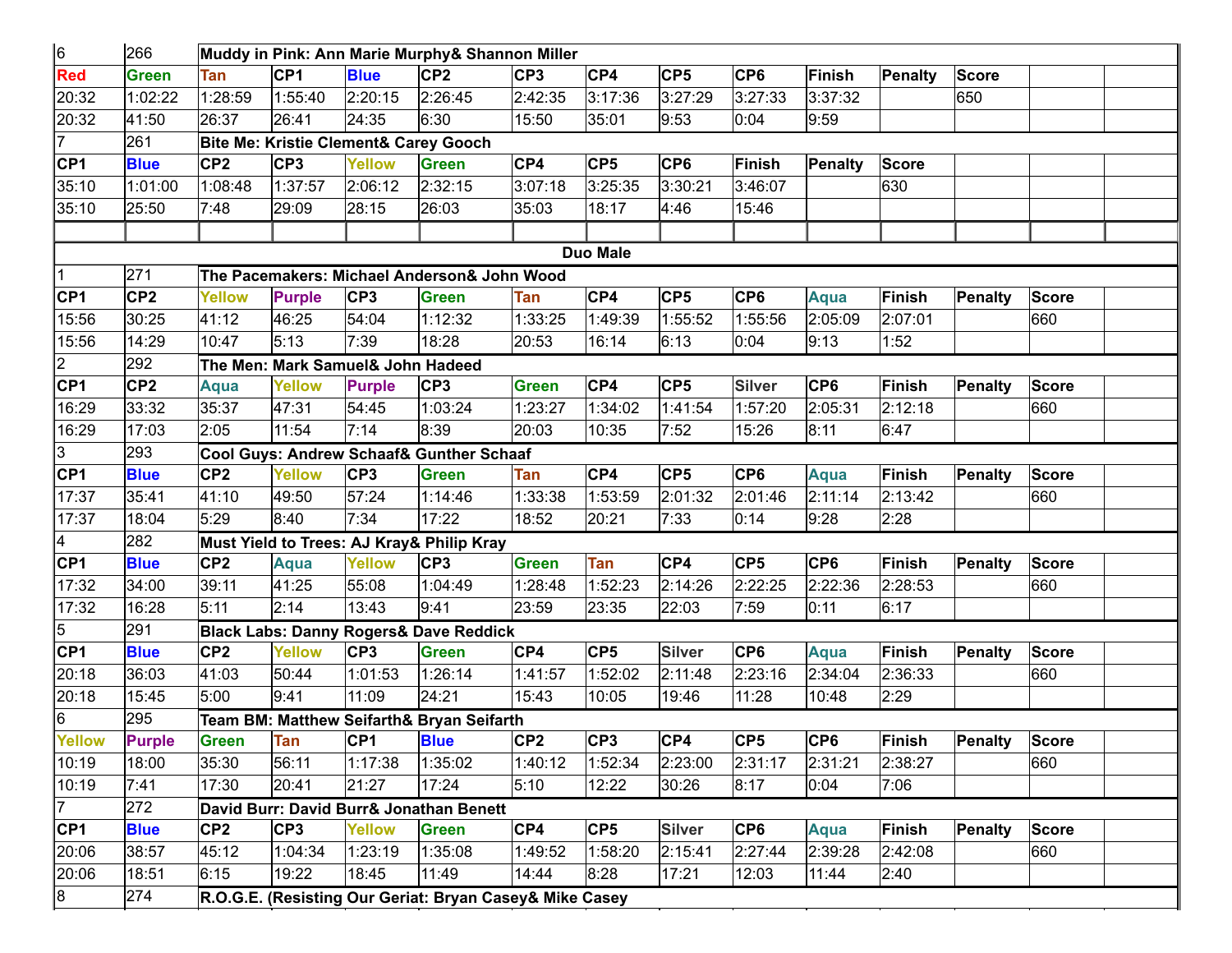| Green           | Tan             | CP <sub>1</sub> | <b>Blue</b>                                   | CP <sub>2</sub> | CP <sub>3</sub>                                | <b>Purple</b>   | <b>Yellow</b>   | CP4             | CP <sub>5</sub> | CP <sub>6</sub> | <b>Finish</b>   | Penalty        | <b>Score</b> |              |
|-----------------|-----------------|-----------------|-----------------------------------------------|-----------------|------------------------------------------------|-----------------|-----------------|-----------------|-----------------|-----------------|-----------------|----------------|--------------|--------------|
| 16:24           | 43:05           | 1:03:02         | 1:21:43                                       | 1:27:07         | 1:41:22                                        | 1:54:57         | 2:03:29         | 2:30:15         | 2:38:29         | 2:38:33         | 2:45:43         |                | 660          |              |
| 16:24           | 26:41           | 19:57           | 18:41                                         | 5:24            | 14:15                                          | 13:35           | 8:32            | 26:46           | 8:14            | 0:04            | 7:10            |                |              |              |
| 19              | 270             |                 | The Alfreds: Matt Alfred& Mike Alfred         |                 |                                                |                 |                 |                 |                 |                 |                 |                |              |              |
| CP <sub>1</sub> | <b>Blue</b>     | CP <sub>2</sub> | CP <sub>3</sub>                               | <b>Yellow</b>   | <b>Green</b>                                   | CP4             | CP <sub>5</sub> | <b>Silver</b>   | CP <sub>6</sub> | <b>Aqua</b>     | <b>Finish</b>   | Penalty        | <b>Score</b> |              |
| 20:31           | 42:10           | 48:08           | 1:04:40                                       | 1:24:51         | 1:36:04                                        | 1:50:11         | 1:59:41         | 2:20:25         | 2:32:54         | 2:46:58         | 2:50:15         |                | 660          |              |
| 20:31           | 21:39           | 5:58            | 16:32                                         | 20:11           | 11:13                                          | 14:07           | 9:30            | 20:44           | 12:29           | 14:04           | 3:17            |                |              |              |
| 10              | 286             |                 |                                               |                 | 3rd Place Last Year: George Miller& Chris Olm  |                 |                 |                 |                 |                 |                 |                |              |              |
| <b>Yellow</b>   | <b>Purple</b>   | <b>Green</b>    | Tan                                           | CP <sub>1</sub> | <b>Blue</b>                                    | CP <sub>2</sub> | CP <sub>3</sub> | CP4             | CP <sub>5</sub> | CP <sub>6</sub> | <b>Finish</b>   | <b>Penalty</b> | <b>Score</b> |              |
| 8:07            | 15:37           | 29:45           | 49:58                                         | 1:30:03         | 1:52:10                                        | 1:57:58         | 2:09:43         | 2:37:39         | 2:45:18         | 2:45:37         | 2:52:44         |                | 660          |              |
| 8:07            | 7:30            | 14:08           | 20:13                                         | 40:05           | 22:07                                          | 5:48            | 11:45           | 27:56           | 7:39            | 0:19            | 7:07            |                |              |              |
| 11              | 285             |                 |                                               |                 | Team Swift: Ryan McKeon& Lane LiaBraaten       |                 |                 |                 |                 |                 |                 |                |              |              |
| <b>Yellow</b>   | <b>Purple</b>   | <b>Red</b>      | <b>White</b>                                  | <b>Green</b>    | CP <sub>1</sub>                                | <b>Blue</b>     | CP <sub>2</sub> | CP <sub>3</sub> | CP4             | CP <sub>5</sub> | CP <sub>6</sub> | Finish         | Penalty      | <b>Score</b> |
| 11:01           | 15:33           | 30:00           | 37:56                                         | 1:01:26         | 1:17:49                                        | 1:37:26         | 1:43:20         | 1:57:18         | 2:33:54         | 2:42:52         | 2:43:07         | 2:54:54        |              | 660          |
| 11:01           | 4:32            | 14:27           | 7:56                                          | 23:30           | 16:23                                          | 19:37           | 5:54            | 13:58           | 36:36           | 8:58            | 0:15            | 11:47          |              |              |
| 12              | 299             |                 |                                               |                 | Mustacheod Madmen: John Watson& Travis Freund  |                 |                 |                 |                 |                 |                 |                |              |              |
| <b>Yellow</b>   | <b>Purple</b>   | <b>Red</b>      | Green                                         | CP <sub>1</sub> | <b>Blue</b>                                    | CP <sub>2</sub> | CP <sub>3</sub> | CP4             | CP <sub>5</sub> | CP <sub>6</sub> | <b>Aqua</b>     | Finish         | Penalty      | <b>Score</b> |
| 11:51           | 19:45           | 30:51           | 55:59                                         | 1:14:03         | 1:33:47                                        | 1:39:47         | 1:57:12         | 2:31:51         | 2:41:02         | 2:41:08         | 2:52:54         | 2:55:45        |              | 660          |
| 11:51           | 7:54            | 11:06           | 25:08                                         | 18:04           | 19:44                                          | 6:00            | 17:25           | 34:39           | 9:11            | 0:06            | 11:46           | 2:51           |              |              |
| 13              | 275             |                 | Two Men: Gary Clement& Scott Gooch            |                 |                                                |                 |                 |                 |                 |                 |                 |                |              |              |
| CP <sub>1</sub> | <b>Blue</b>     | CP <sub>2</sub> | <b>Yellow</b>                                 | CP <sub>3</sub> | <b>Green</b>                                   | Tan             | CP4             | CP <sub>5</sub> | CP <sub>6</sub> | Aqua            | <b>Finish</b>   | Penalty        | <b>Score</b> |              |
| 22:36           | 40:41           | 46:07           | 58:30                                         | 1:06:27         | 1:30:38                                        | 1:56:31         | 2:38:52         | 2:47:30         | 2:47:37         | 2:57:44         | 3:00:10         |                | 660          |              |
| 22:36           | 18:05           | 5:26            | 12:23                                         | 7:57            | 24:11                                          | 25:53           | 42:21           | 8:38            | 0:07            | 10:07           | 2:26            |                |              |              |
| $\overline{14}$ | 289             |                 |                                               |                 | Blood Sweat and Beers: Bill Pavan& Joel Glover |                 |                 |                 |                 |                 |                 |                |              |              |
| <b>Yellow</b>   | <b>Purple</b>   | <b>Red</b>      | <b>White</b>                                  | <b>Green</b>    | CP <sub>1</sub>                                | <b>Blue</b>     | CP2             | CP <sub>3</sub> | CP4             | CP <sub>5</sub> | CP <sub>6</sub> | Finish         | Penalty      | Score        |
| 12:52           | 18:27           | 31:16           | 39:02                                         | 1:03:58         | 1:23:05                                        | 1:43:11         | 1:49:38         | 2:05:53         | 2:41:01         | 2:51:25         | 2:51:30         | 3:01:13        |              | 660          |
| 12:52           | 5:35            | 12:49           | 7:46                                          | 24:56           | 19:07                                          | 20:06           | 6:27            | 16:15           | 35:08           | 10:24           | 0:05            | 9:43           |              |              |
| 15              | 283             |                 |                                               |                 | Smooth and Hairy: Vincent Lee& Steve Dunlap    |                 |                 |                 |                 |                 |                 |                |              |              |
| <b>Green</b>    | CP <sub>1</sub> | <b>Blue</b>     | CP <sub>2</sub>                               | <b>Yellow</b>   | CP3                                            | CP4             | CP <sub>5</sub> | <b>Silver</b>   | CP <sub>6</sub> | Aqua            | <b>Finish</b>   | Penalty        | <b>Score</b> |              |
| 16:51           | 36:32           | 53:00           | 58:09                                         | 1:10:02         | 1:19:23                                        | 1:59:17         | 2:08:33         | 2:34:14         | 2:46:19         | 3:01:20         | 3:03:45         |                | 660          |              |
| 16:51           | 19:41           | 16:28           | 5:09                                          | 11:53           | 9:21                                           | 39:54           | 9:16            | 25:41           | 12:05           | 15:01           | 2:25            |                |              |              |
| 16              | 290             |                 | <b>Bob Twins: Bob Richard&amp; Bob Gelety</b> |                 |                                                |                 |                 |                 |                 |                 |                 |                |              |              |
| Yellow          | CP <sub>1</sub> | <b>Blue</b>     | CP <sub>2</sub>                               | CP3             | <b>Green</b>                                   | CP4             | CP <sub>5</sub> | <b>Silver</b>   | CP <sub>6</sub> | Aqua            | <b>Finish</b>   | <b>Penalty</b> | <b>Score</b> |              |
| 24:56           | 55:58           | 1:14:04         | 1:19:48                                       | 1:32:22         | 1:56:56                                        | 2:09:49         | 2:18:48         | 2:40:49         | 2:52:12         | 3:05:11         | 3:09:51         |                | 660          |              |
| 24:56           | 31:02           | 18:06           | 5:44                                          | 12:34           | 24:34                                          | 12:53           | 8:59            | 22:01           | 11:23           | 12:59           | 4:40            |                |              |              |
| $\vert$ 17      | 281             |                 | HowEX2: Geoff Howe& Jackson Howe              |                 |                                                |                 |                 |                 |                 |                 |                 |                |              |              |
| CP <sub>1</sub> | <b>Blue</b>     | CP <sub>2</sub> | CP <sub>3</sub>                               | Green           | Tan                                            | CP4             | CP <sub>5</sub> | <b>Silver</b>   | CP <sub>6</sub> | <b>Finish</b>   | <b>Penalty</b>  | <b>Score</b>   |              |              |
| 19:34           | 37:57           | 44:16           | 57:40                                         | 1:20:59         | 1:54:06                                        | 2:22:45         | 2:32:53         | 2:51:33         | 3:03:03         | 3:13:39         |                 | 660            |              |              |
| 19:34           | 18:23           | 6:19            | 13:24                                         | 23:19           | 33:07                                          | 28:39           | 10:08           | 18:40           | 11:30           | 10:36           |                 |                |              |              |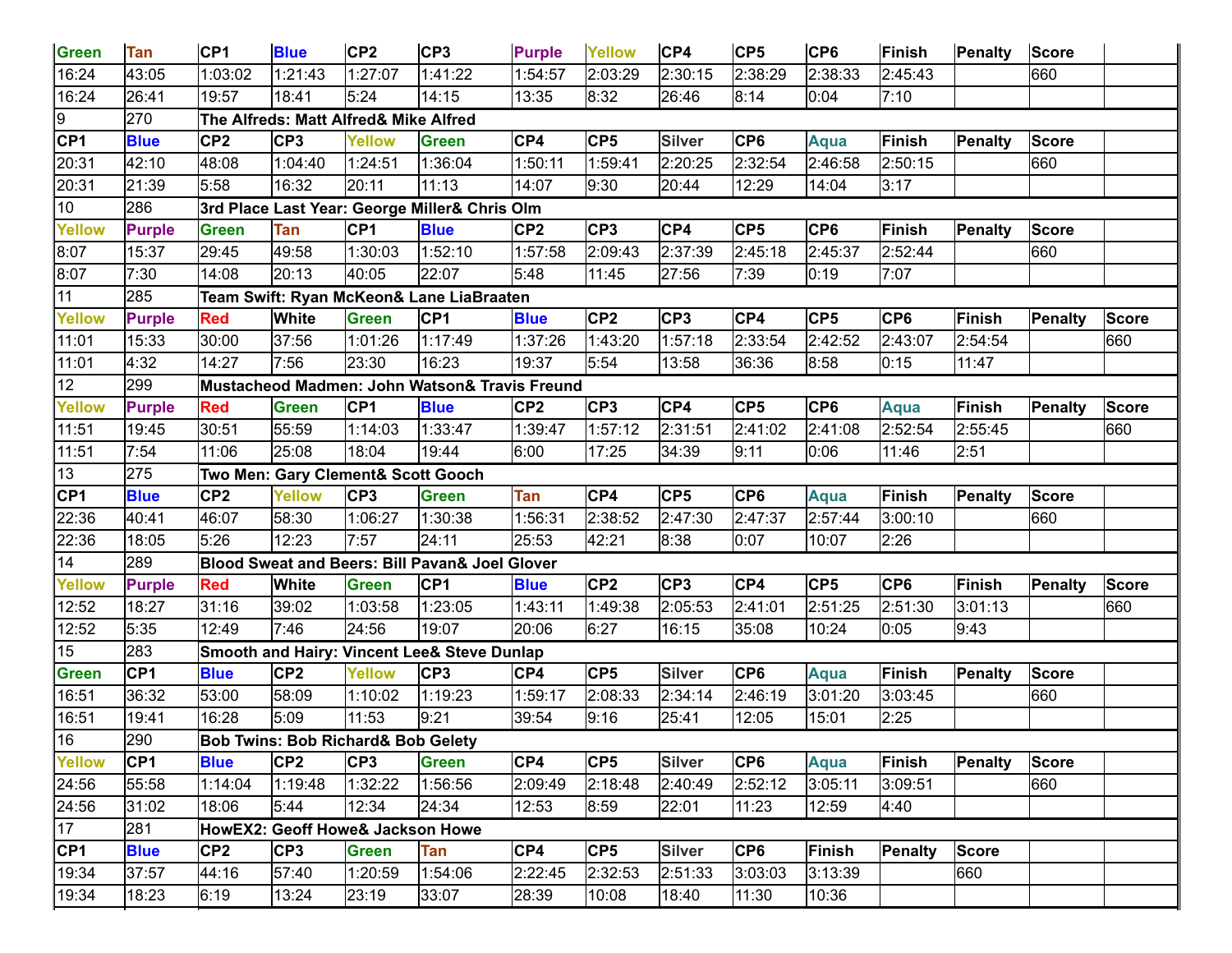| 18            | 202             |                      |                 |                 | Hannibal Face and Murdock: Andrew Tvaryanas, Chuck Thiebaud & Jason Petrje   |                 |                 |                 |                 |                 |                 |              |              |              |
|---------------|-----------------|----------------------|-----------------|-----------------|------------------------------------------------------------------------------|-----------------|-----------------|-----------------|-----------------|-----------------|-----------------|--------------|--------------|--------------|
| <b>Red</b>    | White           | CP <sub>1</sub>      | <b>Blue</b>     | CP <sub>2</sub> | CP <sub>3</sub>                                                              | CP4             | CP <sub>5</sub> | <b>Silver</b>   | CP <sub>6</sub> | <b>Aqua</b>     | <b>Finish</b>   | Penalty      | <b>Score</b> |              |
| 18:08         | 24:31           | 1:00:53              | 1:21:07         | 1:27:04         | 1:39:51                                                                      | 2:13:58         | 2:23:05         | 2:45:34         | 3:01:04         | 3:12:47         | 3:16:18         |              | 660          |              |
| 18:08         | 6:23            | 36:22                | 20:14           | 5:57            | 12:47                                                                        | 34:07           | 9:07            | 22:29           | 15:30           | 11:43           | 3:31            |              |              |              |
| 19            | 277             |                      |                 |                 | <b>Black Market Cars: Michael Davies&amp; Mike Soulen</b>                    |                 |                 |                 |                 |                 |                 |              |              |              |
| <b>Yellow</b> | <b>Purple</b>   | <b>White</b>         | <b>Green</b>    | CP <sub>1</sub> | CP <sub>2</sub>                                                              | CP <sub>3</sub> | CP4             | CP <sub>5</sub> | <b>Silver</b>   | CP <sub>6</sub> | <b>Finish</b>   | Penalty      | <b>Score</b> |              |
| 10:51         | 29:53           | 40:55                | 1:02:48         | 1:21:38         | 1:45:09                                                                      | 1:57:41         | 2:27:11         | 2:35:38         | 2:55:54         | 3:10:46         | 3:18:50         |              | 660          |              |
| 10:51         | 19:02           | 11:02                | 21:53           | 18:50           | 23:31                                                                        | 12:32           | 29:30           | 8:27            | 20:16           | 14:52           | 8:04            |              |              |              |
| 20            | 298             |                      |                 |                 | Anthroids: William Van De Berg& Aaron Lampman                                |                 |                 |                 |                 |                 |                 |              |              |              |
| <b>Yellow</b> | <b>Purple</b>   | <b>White</b>         | <b>Red</b>      | <b>Green</b>    | CP <sub>1</sub>                                                              | <b>Blue</b>     | CP <sub>2</sub> | CP <sub>3</sub> | CP4             | CP <sub>5</sub> | CP <sub>6</sub> | Finish       | Penalty      | <b>Score</b> |
| 10:25         | 29:58           | 39:57                | 50:22           | 1:17:39         | 1:39:52                                                                      | 1:59:05         | 2:04:35         | 2:20:41         | 2:58:10         | 3:09:54         | 3:10:02         | 3:20:46      |              | 660          |
| 10:25         | 19:33           | 9:59                 | 10:25           | 27:17           | 22:13                                                                        | 19:13           | 5:30            | 16:06           | 37:29           | 11:44           | 0:08            | 10:44        |              |              |
| 21            | 296             |                      |                 |                 | Noble Eagle: Chris Spurrier& Edward Isom                                     |                 |                 |                 |                 |                 |                 |              |              |              |
| <b>Yellow</b> | <b>Purple</b>   | <b>Red</b>           | <b>White</b>    | <b>Green</b>    | CP <sub>1</sub>                                                              | <b>Blue</b>     | CP <sub>2</sub> | CP3             | CP4             | CP <sub>5</sub> | CP <sub>6</sub> | Finish       | Penalty      | <b>Score</b> |
| 10:35         | 24:06           | 35:22                | 44:54           | 1:13:44         | 1:35:31                                                                      | 2:00:00         | 2:06:18         | 2:22:17         | 3:07:51         | 3:18:38         | 3:18:42         | 3:28:31      |              | 660          |
| 10:35         | 13:31           | 11:16                | 9:32            | 28:50           | 21:47                                                                        | 24:29           | 6:18            | 15:59           | 45:34           | 10:47           | 0:04            | 9:49         |              |              |
| 22            | 294             |                      |                 |                 | Schreck and Donkey: Cory Schreckengost& Corey Perloff                        |                 |                 |                 |                 |                 |                 |              |              |              |
| <b>Green</b>  | Tan             | CP <sub>1</sub>      | <b>Blue</b>     | CP <sub>2</sub> | CP <sub>3</sub>                                                              | CP4             | CP <sub>5</sub> | <b>Silver</b>   | CP <sub>6</sub> | <b>Finish</b>   | <b>Penalty</b>  | <b>Score</b> |              |              |
| 17:08         | 42:39           | 1:22:12              | 1:42:21         | 1:48:30         | 2:02:12                                                                      | 2:36:01         | 2:46:50         | 3:07:03         | 3:21:24         | 3:31:13         |                 | 660          |              |              |
| 17:08         | 25:31           | 39:33                | 20:09           | 6:09            | 13:42                                                                        | 33:49           | 10:49           | 20:13           | 14:21           | 9:49            |                 |              |              |              |
| 23            | 287             |                      |                 |                 | Good Bad Muddy: Michael OBrien& Preston Steinle                              |                 |                 |                 |                 |                 |                 |              |              |              |
| CF1           | <b>Blue</b>     | CP <sub>2</sub>      | <b>Yellow</b>   | CP <sub>3</sub> | <b>Green</b>                                                                 | Tan             | CP4             | CP <sub>5</sub> | CP <sub>6</sub> | Aqua            | <b>Finish</b>   | Penalty      | <b>Score</b> |              |
| 22:32         | 41:01           | 47:27                | 58:14           | 1:17:21         | 1:47:57                                                                      | 2:16:23         | 2:43:35         | 2:52:47         | 3:21:18         | 3:31:25         | 3:34:12         |              | 660          |              |
| 22:32         | 18:29           | 6:26                 | 10:47           | 19:07           | 30:36                                                                        | 28:26           | 27:12           | 9:12            | 28:31           | 10:07           | 2:47            |              |              |              |
| 24            | 276             |                      |                 |                 | Team Deskmates: Sean Corcoran& Michael Byrnes                                |                 |                 |                 |                 |                 |                 |              |              |              |
| <b>Green</b>  | CP <sub>1</sub> | <b>Blue</b>          | CP <sub>2</sub> | <b>Aqua</b>     | CP <sub>3</sub>                                                              | <b>Purple</b>   | CP4             | CP <sub>5</sub> | <b>Silver</b>   | CP <sub>6</sub> | <b>Finish</b>   | Penalty      | <b>Score</b> |              |
| 20:41         | 40:35           | 1:01:31              | 1:08:16         | 1:10:22         | 1:28:53                                                                      | 2:09:11         | 2:41:30         | 2:52:52         | 3:16:57         | 3:32:21         | 3:41:15         |              | 660          |              |
| 20:41         | 19:54           | 20:56                | 6:45            | 2:06            | 18:31                                                                        | 40:18           | 32:19           | 11:22           | 24:05           | 15:24           | 8:54            |              |              |              |
| 25            | 273             |                      |                 |                 | Sharrett: Stephen Carpenter& William Perryman                                |                 |                 |                 |                 |                 |                 |              |              |              |
| <b>Green</b>  | Tan             | CP <sub>1</sub>      | <b>Blue</b>     | CP <sub>2</sub> | CP <sub>3</sub>                                                              | CP4             | CP <sub>5</sub> | CP <sub>6</sub> | <b>Aqua</b>     | Finish          | Penalty         | <b>Score</b> |              |              |
| 19:02         | 46:30           | $\overline{1}:22:33$ | 1:40:21         | 1:46:09         | 2:00:15                                                                      | 2:38:42         | 2:48:51         | 2:49:11         | 3:01:17         | 3:03:55         |                 | 650          |              |              |
| 19:02         | 27:28           | 36:03                | 17:48           | 5:48            | 14:06                                                                        | 38:27           | 10:09           | 0:20            | 12:06           | 2:38            |                 |              |              |              |
| 26            | 203             |                      |                 |                 | Three-headed green-horned mons: Craig Baxter, Nick Minogue & Steve Palkovitz |                 |                 |                 |                 |                 |                 |              |              |              |
| CF1           | <b>Blue</b>     | CP <sub>2</sub>      | <b>Yellow</b>   | <b>Purple</b>   | CP3                                                                          | CP4             | CP <sub>5</sub> | CP <sub>6</sub> | Aqua            | Finish          | Penalty         | <b>Score</b> |              |              |
| 18:08         | 35:22           | 40:55                | 49:37           | 56:12           | 1:07:49                                                                      | 1:40:10         | 1:48:09         | 1:48:38         | 1:59:09         | 2:01:45         |                 | 640          |              |              |
| 18:08         | 17:14           | 5:33                 | 8:42            | 6:35            | 11:37                                                                        | 32:21           | 7:59            | 0:29            | 10:31           | 2:36            |                 |              |              |              |
| 27            | 280             |                      |                 |                 | Ronald Dement: Jason Hansberger& Ronald Dement                               |                 |                 |                 |                 |                 |                 |              |              |              |
| <b>Yellow</b> | <b>Red</b>      | White                | <b>Green</b>    | CP <sub>1</sub> | CP <sub>2</sub>                                                              | CP3             | CP4             | CP5             | CP6             | <b>Finish</b>   | Penalty         | <b>Score</b> |              |              |
| 9:36          | 24:44           | 30:00                | 50:51           | 1:09:09         | 1:27:33                                                                      | 1:37:15         | 2:07:27         | 2:14:51         | 2:15:02         | 2:22:03         |                 | 640          |              |              |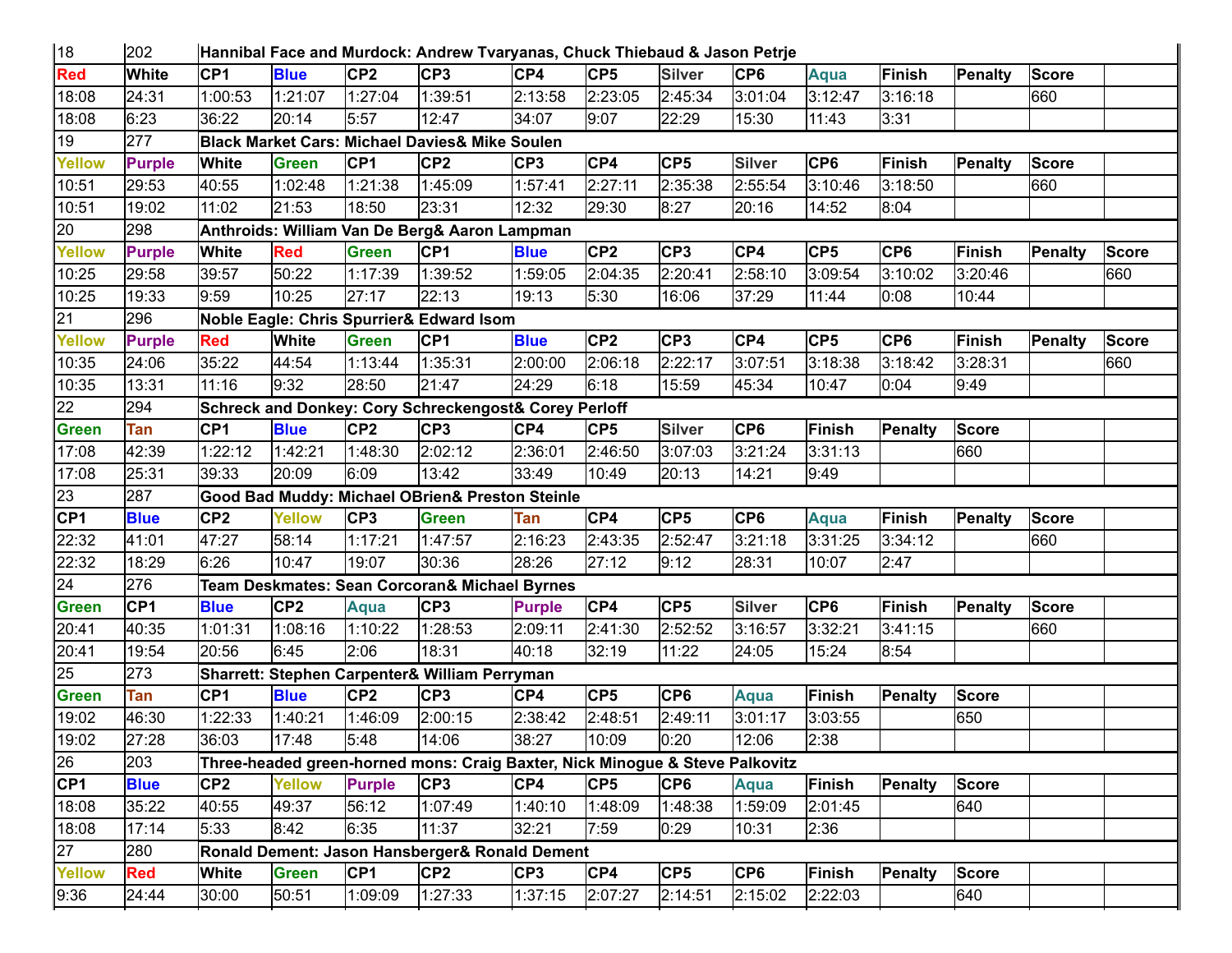| 9:36            | 15:08           | 5:16            | 20:51           | 18:18           | 18:24                                                                | 9:42            | 30:12           | 7:24            | 0:11            | 7:01            |                 |                |                |              |
|-----------------|-----------------|-----------------|-----------------|-----------------|----------------------------------------------------------------------|-----------------|-----------------|-----------------|-----------------|-----------------|-----------------|----------------|----------------|--------------|
| 28              | 284             |                 |                 |                 | We will Overcome: Mark Martinez& Jeffrey Brubaker                    |                 |                 |                 |                 |                 |                 |                |                |              |
| CP <sub>1</sub> | <b>Blue</b>     | CP <sub>2</sub> | CP <sub>3</sub> | <b>Purple</b>   | <b>Yellow</b>                                                        | <b>Green</b>    | Tan             | CP4             | CP <sub>5</sub> | CP <sub>6</sub> | <b>Finish</b>   | Penalty        | <b>Score</b>   |              |
| 38:17           | 57:24           | 1:03:11         | 1:19:03         | 1:44:52         | 1:59:55                                                              | 2:29:06         | 3:03:07         | 3:41:25         | 3:52:12         | 3:53:43         | 4:05:35         |                | 630            |              |
| 38:17           | 19:07           | 5:47            | 15:52           | 25:49           | 15:03                                                                | 29:11           | 34:01           | 38:18           | 10:47           | 1:31            | 11:52           |                |                |              |
| 29              | 279             |                 |                 |                 | Trad Climbers: Robert Georgantas& W. David Wilkerson                 |                 |                 |                 |                 |                 |                 |                |                |              |
| CP <sub>1</sub> | <b>Blue</b>     | CP <sub>2</sub> | CP <sub>3</sub> | <b>Purple</b>   | <b>Green</b>                                                         | Tan             | CP <sub>5</sub> | CP <sub>6</sub> | Aqua            | Finish          | <b>Penalty</b>  | <b>Score</b>   |                |              |
| 15:54           | 31:23           | 36:25           | 46:42           | 1:05:19         | 1:23:10                                                              | 1:40:44         | 2:00:50         | 2:00:53         | 2:10:32         | 2:12:31         |                 | 560            |                |              |
| 15:54           | 15:29           | 5:02            | 10:17           | 18:37           | 17:51                                                                | 17:34           | 20:06           | 0:03            | 9:39            | 1:59            |                 |                |                |              |
|                 |                 |                 |                 |                 |                                                                      |                 |                 |                 |                 |                 |                 |                |                |              |
|                 |                 |                 |                 |                 |                                                                      |                 | 3 Co-Ed         |                 |                 |                 |                 |                |                |              |
| 1               | 360             |                 |                 |                 | Yorkie Butts!: Jon Bertheussen, Kira L Wilson & Kris Cuccinelli      |                 |                 |                 |                 |                 |                 |                |                |              |
| <b>Yellow</b>   | <b>Purple</b>   | <b>Red</b>      | <b>White</b>    | <b>Green</b>    | CP <sub>1</sub>                                                      | <b>Blue</b>     | CP <sub>2</sub> | CP <sub>3</sub> | CP4             | CP <sub>5</sub> | CP <sub>6</sub> | Finish         | Penalty        | <b>Score</b> |
| 10:59           | 14:26           | 24:55           | 31:32           | 53:18           | 1:10:37                                                              | 1:28:10         | 1:34:08         | 1:47:39         | 2:18:09         | 2:27:24         | 2:27:28         | 2:34:40        |                | 660          |
| 10:59           | 3:27            | 10:29           | 6:37            | 21:46           | 17:19                                                                | 17:33           | 5:58            | 13:31           | 30:30           | 9:15            | 0:04            | 7:12           |                |              |
| $\overline{2}$  | 358             |                 |                 |                 | Checkpoint Invisible: Dan Anderson, Elizabeth Carrio & Debra Johnson |                 |                 |                 |                 |                 |                 |                |                |              |
| <b>Red</b>      | <b>White</b>    | <b>Green</b>    | CP <sub>1</sub> | CP <sub>2</sub> | Yellow                                                               | <b>Purple</b>   | CP <sub>3</sub> | CP4             | CP <sub>5</sub> | CP <sub>6</sub> | <b>Aqua</b>     | Finish         | <b>Penalty</b> | <b>Score</b> |
| 16:09           | 24:37           | 45:34           | 1:01:31         | 1:20:52         | 1:32:01                                                              | 1:40:49         | 1:50:50         | 2:27:40         | 2:37:50         | 2:37:55         | 2:50:20         | 2:52:55        |                | 660          |
| 16:09           | 8:28            | 20:57           | 15:57           | 19:21           | 11:09                                                                | 8:48            | 10:01           | 36:50           | 10:10           | 0:05            | 12:25           | 2:35           |                |              |
| $\overline{3}$  | 373             |                 |                 |                 | Two Bros and A Hoe: Sarah Shank, David LaCroix & Sean Patrick Carey  |                 |                 |                 |                 |                 |                 |                |                |              |
| <b>Yellow</b>   | <b>Purple</b>   | <b>Green</b>    | CP <sub>1</sub> | CP <sub>2</sub> | CP3                                                                  | CP4             | CP <sub>5</sub> | <b>Silver</b>   | CP <sub>6</sub> | <b>Aqua</b>     | Finish          | Penalty        | <b>Score</b>   |              |
| 11:26           | 15:21           | 39:45           | 56:22           | 1:13:38         | 1:28:38                                                              | 2:02:08         | 2:10:58         | 2:30:00         | 2:39:44         | 2:50:47         | 2:53:01         |                | 660            |              |
| 11:26           | 3:55            | 24:24           | 16:37           | 17:16           | 15:00                                                                | 33:30           | 8:50            | 19:02           | 9:44            | 11:03           | 2:14            |                |                |              |
| 4               | 369             |                 |                 |                 | MLH: Hector Picart, Mark Andes & Laura Andes                         |                 |                 |                 |                 |                 |                 |                |                |              |
| CP <sub>1</sub> | <b>Blue</b>     | CP <sub>2</sub> | <b>Aqua</b>     | <b>Yellow</b>   | CP <sub>3</sub>                                                      | Green           | Tan             | CP4             | CP <sub>5</sub> | CP <sub>6</sub> | <b>Finish</b>   | Penalty        | <b>Score</b>   |              |
| 25:26           | 43:01           | 0.00            | $\sqrt{49:27}$  | 1:02:59         | 1:13:26                                                              | 1:39:49         | 2:07:41         | 2:31:06         | 2:39:29         | 2:39:34         | 2:58:00         |                | 660            |              |
| 25:26           | 17:35           |                 | 6:26            | 13:32           | 10:27                                                                | 26:23           | 27:52           | 23:25           | 8:23            | 0:05            | 18:26           |                |                |              |
| 5               | 362             |                 |                 |                 | KRAPS 2: Kim Day, Peter Day & Aaron Austin                           |                 |                 |                 |                 |                 |                 |                |                |              |
| <b>Green</b>    | CP <sub>1</sub> | <b>Blue</b>     | CP <sub>2</sub> | <b>Yellow</b>   | <b>Purple</b>                                                        | CP <sub>3</sub> | CP4             | CP <sub>5</sub> | <b>Silver</b>   | CP <sub>6</sub> | <b>Finish</b>   | Penalty        | <b>Score</b>   |              |
| 18:21           | 33:46           | 51:17           | 56:41           | 1:07:49         | 1:26:17                                                              | 1:41:45         | 2:16:25         | 2:25:35         | 2:42:18         | 2:54:37         | 3:04:13         |                | 660            |              |
| 18:21           | 15:25           | 17:31           | 5:24            | 11:08           | 18:28                                                                | 15:28           | 34:40           | 9:10            | 16:43           | 12:19           | 9:36            |                |                |              |
| $\sqrt{6}$      | 384             |                 |                 |                 | Which Way's North?: Bryan London, Jennifer Banks & Matt Wolfe        |                 |                 |                 |                 |                 |                 |                |                |              |
| CP1             | <b>Blue</b>     | CP <sub>2</sub> | CP <sub>3</sub> | <b>Purple</b>   | <b>Yellow</b>                                                        | <b>Green</b>    | Tan             | CP4             | CP <sub>5</sub> | CP6             | Finish          | <b>Penalty</b> | <b>Score</b>   |              |
| 22:38           | 40:15           | 45:39           | 1:06:19         | 1:25:20         | 1:37:28                                                              | 1:52:44         | 2:21:27         | 2:47:54         | 2:57:44         | 2:57:50         | 3:06:18         |                | 660            |              |
| 22:38           | 17:37           | 5:24            | 20:40           | 19:01           | 12:08                                                                | 15:16           | 28:43           | 26:27           | 9:50            | 0:06            | 8:28            |                |                |              |
| $\overline{7}$  | 364             |                 |                 |                 | Team Spleen: Darcie Hammer, Matt Sasser & Amy Johnson                |                 |                 |                 |                 |                 |                 |                |                |              |
| CP1             | <b>Blue</b>     | CP <sub>2</sub> | Aqua            | CP3             | <b>Purple</b>                                                        | <b>Green</b>    | Tan             | CP4             | CP <sub>5</sub> | CP <sub>6</sub> | <b>Finish</b>   | Penalty        | <b>Score</b>   |              |
| 24:07           | 47:17           | 59:41           | 1:02:19         | 1:24:10         | 1:44:44                                                              | 2:08:31         | 2:37:44         | 3:11:06         | 3:20:38         | 3:20:42         | 3:31:17         |                | 660            |              |
| 24:07           | 23:10           | 12:24           | 2:38            | 21:51           | 20:34                                                                | 23:47           | 29:13           | 33:22           | 9:32            | 0:04            | 10:35           |                |                |              |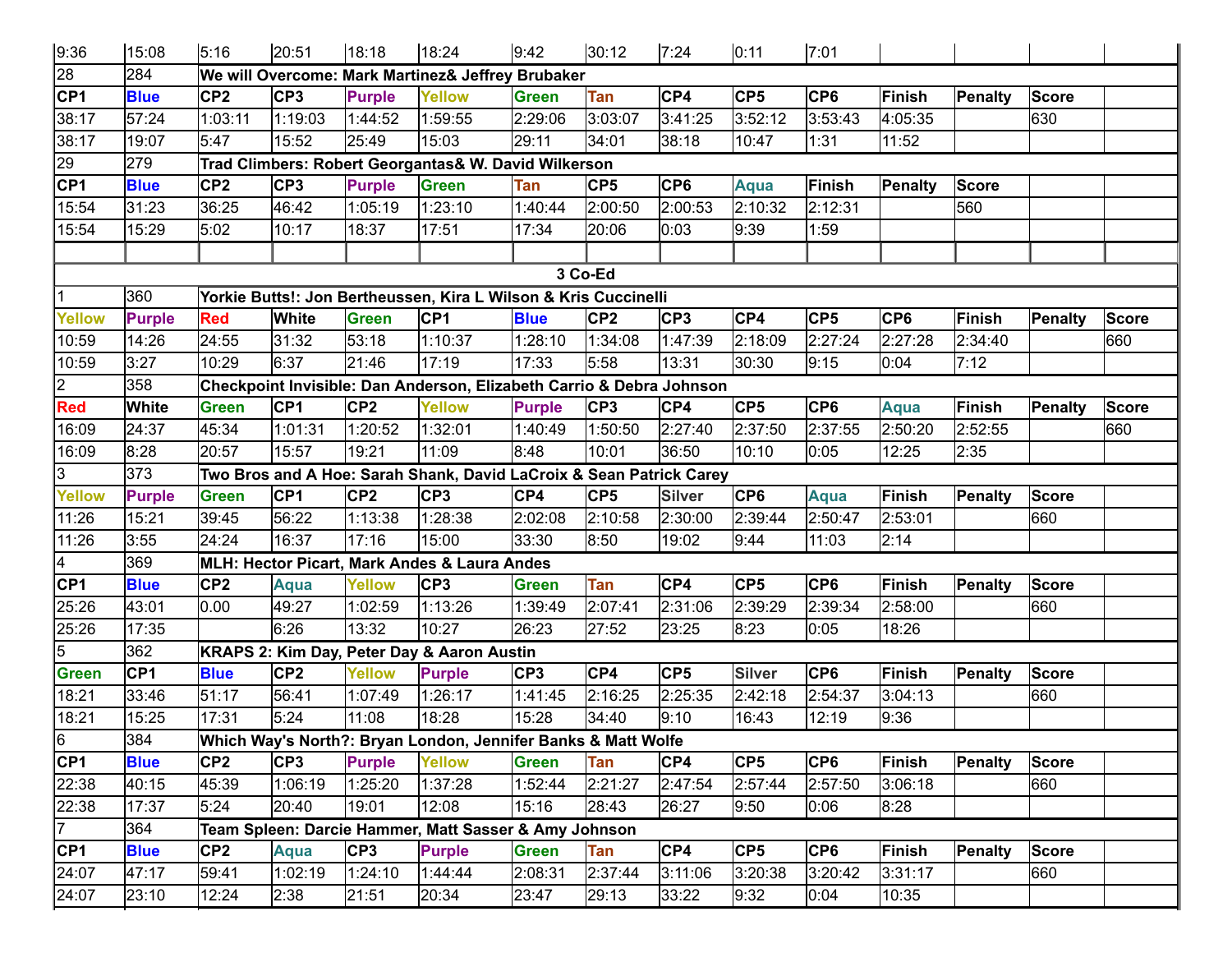| CP1<br>CP <sub>2</sub><br>CP <sub>3</sub><br>CP4<br>CP <sub>5</sub><br><b>Silver</b><br>CP <sub>6</sub><br><b>Blue</b><br><b>Yellow</b><br><b>Purple</b><br>Aqua<br><b>Finish</b><br>Penalty<br><b>Score</b><br>23:43<br>44:33<br>50:21<br>1:05:22<br>1:47:24<br>2:30:35<br>2:40:38<br>2:59:56<br>3:15:54<br>3:33:23<br>660<br>1:21:26<br>3:30:07<br>23:43<br>5:48<br>15:01<br>16:04<br>25:58<br>43:11<br>10:03<br>19:18<br>15:58<br>14:13<br>3:16<br>20:50<br>370<br>9<br>Pifer Runner Club: William Pifer, Carrie Pifer & Garrett Rice<br>CP <sub>1</sub><br>CP <sub>3</sub><br>CP4<br>CP <sub>5</sub><br><b>Silver</b><br>CP <sub>6</sub><br>CP <sub>2</sub><br><b>Yellow</b><br><b>Purple</b><br><b>Finish</b><br><b>Blue</b><br>Aqua<br>Penalty<br><b>Score</b><br>2:36:30<br>3:09:04<br>21:24<br>45:33<br>2:47:11<br>3:24:28<br>3:38:38<br>3:42:15<br>660<br>39:55<br>1:02:12<br>1:35:43<br>1:49:12<br>21:24<br>33:31<br>47:18<br>21:53<br>18:31<br>5:38<br>16:39<br>13:29<br>10:41<br>15:24<br>14:10<br>3:37<br>368<br>10<br>Fatiguing Tiger Lost Dragon: Brad Millick, Adam Russell & Bartlett Russell<br>CP <sub>2</sub><br>CP4<br>CP <sub>5</sub><br>White<br>CP <sub>1</sub><br>CP <sub>3</sub><br>CP <sub>6</sub><br><b>Finish</b><br><b>Yellow</b><br><b>Purple</b><br><b>Blue</b><br>Penalty<br><b>Score</b><br><b>Aqua</b><br>2:01:46<br>11:28<br>1:36:51<br>1:55:53<br>2:16:00<br>2:51:35<br>3:07:57<br>3:08:03<br>3:22:28<br>3:24:35<br>650<br>16:24<br>28:49<br>11:28<br>4:56<br>12:25<br>19:02<br>5:53<br>14:14<br>35:35<br>16:22<br>14:25<br>1:08:02<br>0:06<br>2:07<br>11<br>359<br>DO WORK: Patrick Batu, Pamela Darmofalski & Ryan Wakefield<br>CP <sub>2</sub><br>CP <sub>3</sub><br>CP4<br>CP <sub>5</sub><br>CP <sub>6</sub><br>CP <sub>1</sub><br><b>Blue</b><br><b>Finish</b><br><b>Score</b><br><b>Yellow</b><br><b>Purple</b><br><b>Green</b><br>Penalty<br>11:47<br>640<br>1:41:05<br>2:37:08<br>2:48:16<br>30:58<br>1:10:40<br>1:34:24<br>1:55:08<br>2:48:34<br>2:57:53<br>50:47<br>11:47<br>19:53<br>23:44<br>6:41<br>14:03<br>42:00<br>19:11<br>19:49<br>11:08<br>0:18<br>9:19<br>12<br>366<br>Steele City Swingers: Jessica LeRoy, Jennifer Kulick & Chris Yoder<br>CP <sub>5</sub><br>CP <sub>1</sub><br>CP <sub>2</sub><br>CP <sub>3</sub><br>CP4<br>CP <sub>6</sub><br>Finish<br><b>Red</b><br><b>White</b><br><b>Blue</b><br><b>Yellow</b><br><b>Green</b><br><b>Purple</b><br><b>Penalty</b><br>18:02<br>25:24<br>48:55<br>1:33:13<br>1:40:08<br>2:04:11<br>2:22:03<br>3:00:54<br>3:35:29<br>3:35:35<br>635<br>1:09:23<br>1:55:24<br>4:04:48<br>$-25$<br>23:50<br>8:47<br>18:02<br>7:22<br>23:31<br>20:28<br>6:55<br>15:16<br>17:52<br>34:35<br>29:13<br>38:51<br>0:06<br>13<br>365<br>KRAPS 1: Rob Kiser, Scott Delmege & Ronda Sundquist<br>CP <sub>3</sub><br>CP4<br>CP <sub>5</sub><br>CP <sub>6</sub><br>Finish<br>CP <sub>1</sub><br>CP <sub>2</sub><br><b>Green</b><br><b>Yellow</b><br><b>Penalty</b><br><b>Score</b><br><b>Blue</b><br>2:37:31<br>2:49:22<br>2:54:04<br>630<br>19:23<br>1:24:05<br>1:42:45<br>44:23<br>1:03:41<br>1:09:15<br>3:06:16<br>19:18<br>5:34<br>14:50<br>18:40<br>54:46<br>19:23<br>25:00<br>11:51<br>4:42<br>12:12<br>14<br>367<br>The Mighty Marrs: Timothy Marr, Katie Marr & Ellie Marr<br>CP <sub>2</sub><br>CP4<br><b>Green</b><br>CP <sub>1</sub><br>CP <sub>3</sub><br>CP <sub>5</sub><br>CP <sub>6</sub><br>Finish<br>Penalty<br><b>Score</b><br><b>Blue</b><br>21:26<br>1:04:02<br>1:10:06<br>1:27:36<br>2:49:51<br>3:04:57<br>3:05:00<br>3:19:16<br>620<br>42:46<br>21:26<br>17:30<br>1:22:15<br>15:06<br>0:03<br>21:16<br>6:04<br>14:16<br>21:20 | 8 | 363 |  | Chuck Norris Never Did This ak: Shanda Finnigan, Jeffrey Waddell & Kate Blood |  |  |  |  |              |
|----------------------------------------------------------------------------------------------------------------------------------------------------------------------------------------------------------------------------------------------------------------------------------------------------------------------------------------------------------------------------------------------------------------------------------------------------------------------------------------------------------------------------------------------------------------------------------------------------------------------------------------------------------------------------------------------------------------------------------------------------------------------------------------------------------------------------------------------------------------------------------------------------------------------------------------------------------------------------------------------------------------------------------------------------------------------------------------------------------------------------------------------------------------------------------------------------------------------------------------------------------------------------------------------------------------------------------------------------------------------------------------------------------------------------------------------------------------------------------------------------------------------------------------------------------------------------------------------------------------------------------------------------------------------------------------------------------------------------------------------------------------------------------------------------------------------------------------------------------------------------------------------------------------------------------------------------------------------------------------------------------------------------------------------------------------------------------------------------------------------------------------------------------------------------------------------------------------------------------------------------------------------------------------------------------------------------------------------------------------------------------------------------------------------------------------------------------------------------------------------------------------------------------------------------------------------------------------------------------------------------------------------------------------------------------------------------------------------------------------------------------------------------------------------------------------------------------------------------------------------------------------------------------------------------------------------------------------------------------------------------------------------------------------------------------------------------------------------------------------------------------------------------------------------------------------------------------------------------------------------------------------------------------------------------------------------------------------------------------------------------------------------------------------------------------------------------------------------------------------------------------------------------------------------------------------------------------------------------------------------------------------|---|-----|--|-------------------------------------------------------------------------------|--|--|--|--|--------------|
|                                                                                                                                                                                                                                                                                                                                                                                                                                                                                                                                                                                                                                                                                                                                                                                                                                                                                                                                                                                                                                                                                                                                                                                                                                                                                                                                                                                                                                                                                                                                                                                                                                                                                                                                                                                                                                                                                                                                                                                                                                                                                                                                                                                                                                                                                                                                                                                                                                                                                                                                                                                                                                                                                                                                                                                                                                                                                                                                                                                                                                                                                                                                                                                                                                                                                                                                                                                                                                                                                                                                                                                                                                        |   |     |  |                                                                               |  |  |  |  |              |
|                                                                                                                                                                                                                                                                                                                                                                                                                                                                                                                                                                                                                                                                                                                                                                                                                                                                                                                                                                                                                                                                                                                                                                                                                                                                                                                                                                                                                                                                                                                                                                                                                                                                                                                                                                                                                                                                                                                                                                                                                                                                                                                                                                                                                                                                                                                                                                                                                                                                                                                                                                                                                                                                                                                                                                                                                                                                                                                                                                                                                                                                                                                                                                                                                                                                                                                                                                                                                                                                                                                                                                                                                                        |   |     |  |                                                                               |  |  |  |  |              |
|                                                                                                                                                                                                                                                                                                                                                                                                                                                                                                                                                                                                                                                                                                                                                                                                                                                                                                                                                                                                                                                                                                                                                                                                                                                                                                                                                                                                                                                                                                                                                                                                                                                                                                                                                                                                                                                                                                                                                                                                                                                                                                                                                                                                                                                                                                                                                                                                                                                                                                                                                                                                                                                                                                                                                                                                                                                                                                                                                                                                                                                                                                                                                                                                                                                                                                                                                                                                                                                                                                                                                                                                                                        |   |     |  |                                                                               |  |  |  |  |              |
|                                                                                                                                                                                                                                                                                                                                                                                                                                                                                                                                                                                                                                                                                                                                                                                                                                                                                                                                                                                                                                                                                                                                                                                                                                                                                                                                                                                                                                                                                                                                                                                                                                                                                                                                                                                                                                                                                                                                                                                                                                                                                                                                                                                                                                                                                                                                                                                                                                                                                                                                                                                                                                                                                                                                                                                                                                                                                                                                                                                                                                                                                                                                                                                                                                                                                                                                                                                                                                                                                                                                                                                                                                        |   |     |  |                                                                               |  |  |  |  |              |
|                                                                                                                                                                                                                                                                                                                                                                                                                                                                                                                                                                                                                                                                                                                                                                                                                                                                                                                                                                                                                                                                                                                                                                                                                                                                                                                                                                                                                                                                                                                                                                                                                                                                                                                                                                                                                                                                                                                                                                                                                                                                                                                                                                                                                                                                                                                                                                                                                                                                                                                                                                                                                                                                                                                                                                                                                                                                                                                                                                                                                                                                                                                                                                                                                                                                                                                                                                                                                                                                                                                                                                                                                                        |   |     |  |                                                                               |  |  |  |  |              |
|                                                                                                                                                                                                                                                                                                                                                                                                                                                                                                                                                                                                                                                                                                                                                                                                                                                                                                                                                                                                                                                                                                                                                                                                                                                                                                                                                                                                                                                                                                                                                                                                                                                                                                                                                                                                                                                                                                                                                                                                                                                                                                                                                                                                                                                                                                                                                                                                                                                                                                                                                                                                                                                                                                                                                                                                                                                                                                                                                                                                                                                                                                                                                                                                                                                                                                                                                                                                                                                                                                                                                                                                                                        |   |     |  |                                                                               |  |  |  |  |              |
|                                                                                                                                                                                                                                                                                                                                                                                                                                                                                                                                                                                                                                                                                                                                                                                                                                                                                                                                                                                                                                                                                                                                                                                                                                                                                                                                                                                                                                                                                                                                                                                                                                                                                                                                                                                                                                                                                                                                                                                                                                                                                                                                                                                                                                                                                                                                                                                                                                                                                                                                                                                                                                                                                                                                                                                                                                                                                                                                                                                                                                                                                                                                                                                                                                                                                                                                                                                                                                                                                                                                                                                                                                        |   |     |  |                                                                               |  |  |  |  |              |
|                                                                                                                                                                                                                                                                                                                                                                                                                                                                                                                                                                                                                                                                                                                                                                                                                                                                                                                                                                                                                                                                                                                                                                                                                                                                                                                                                                                                                                                                                                                                                                                                                                                                                                                                                                                                                                                                                                                                                                                                                                                                                                                                                                                                                                                                                                                                                                                                                                                                                                                                                                                                                                                                                                                                                                                                                                                                                                                                                                                                                                                                                                                                                                                                                                                                                                                                                                                                                                                                                                                                                                                                                                        |   |     |  |                                                                               |  |  |  |  |              |
|                                                                                                                                                                                                                                                                                                                                                                                                                                                                                                                                                                                                                                                                                                                                                                                                                                                                                                                                                                                                                                                                                                                                                                                                                                                                                                                                                                                                                                                                                                                                                                                                                                                                                                                                                                                                                                                                                                                                                                                                                                                                                                                                                                                                                                                                                                                                                                                                                                                                                                                                                                                                                                                                                                                                                                                                                                                                                                                                                                                                                                                                                                                                                                                                                                                                                                                                                                                                                                                                                                                                                                                                                                        |   |     |  |                                                                               |  |  |  |  |              |
|                                                                                                                                                                                                                                                                                                                                                                                                                                                                                                                                                                                                                                                                                                                                                                                                                                                                                                                                                                                                                                                                                                                                                                                                                                                                                                                                                                                                                                                                                                                                                                                                                                                                                                                                                                                                                                                                                                                                                                                                                                                                                                                                                                                                                                                                                                                                                                                                                                                                                                                                                                                                                                                                                                                                                                                                                                                                                                                                                                                                                                                                                                                                                                                                                                                                                                                                                                                                                                                                                                                                                                                                                                        |   |     |  |                                                                               |  |  |  |  |              |
|                                                                                                                                                                                                                                                                                                                                                                                                                                                                                                                                                                                                                                                                                                                                                                                                                                                                                                                                                                                                                                                                                                                                                                                                                                                                                                                                                                                                                                                                                                                                                                                                                                                                                                                                                                                                                                                                                                                                                                                                                                                                                                                                                                                                                                                                                                                                                                                                                                                                                                                                                                                                                                                                                                                                                                                                                                                                                                                                                                                                                                                                                                                                                                                                                                                                                                                                                                                                                                                                                                                                                                                                                                        |   |     |  |                                                                               |  |  |  |  |              |
|                                                                                                                                                                                                                                                                                                                                                                                                                                                                                                                                                                                                                                                                                                                                                                                                                                                                                                                                                                                                                                                                                                                                                                                                                                                                                                                                                                                                                                                                                                                                                                                                                                                                                                                                                                                                                                                                                                                                                                                                                                                                                                                                                                                                                                                                                                                                                                                                                                                                                                                                                                                                                                                                                                                                                                                                                                                                                                                                                                                                                                                                                                                                                                                                                                                                                                                                                                                                                                                                                                                                                                                                                                        |   |     |  |                                                                               |  |  |  |  |              |
|                                                                                                                                                                                                                                                                                                                                                                                                                                                                                                                                                                                                                                                                                                                                                                                                                                                                                                                                                                                                                                                                                                                                                                                                                                                                                                                                                                                                                                                                                                                                                                                                                                                                                                                                                                                                                                                                                                                                                                                                                                                                                                                                                                                                                                                                                                                                                                                                                                                                                                                                                                                                                                                                                                                                                                                                                                                                                                                                                                                                                                                                                                                                                                                                                                                                                                                                                                                                                                                                                                                                                                                                                                        |   |     |  |                                                                               |  |  |  |  |              |
|                                                                                                                                                                                                                                                                                                                                                                                                                                                                                                                                                                                                                                                                                                                                                                                                                                                                                                                                                                                                                                                                                                                                                                                                                                                                                                                                                                                                                                                                                                                                                                                                                                                                                                                                                                                                                                                                                                                                                                                                                                                                                                                                                                                                                                                                                                                                                                                                                                                                                                                                                                                                                                                                                                                                                                                                                                                                                                                                                                                                                                                                                                                                                                                                                                                                                                                                                                                                                                                                                                                                                                                                                                        |   |     |  |                                                                               |  |  |  |  |              |
|                                                                                                                                                                                                                                                                                                                                                                                                                                                                                                                                                                                                                                                                                                                                                                                                                                                                                                                                                                                                                                                                                                                                                                                                                                                                                                                                                                                                                                                                                                                                                                                                                                                                                                                                                                                                                                                                                                                                                                                                                                                                                                                                                                                                                                                                                                                                                                                                                                                                                                                                                                                                                                                                                                                                                                                                                                                                                                                                                                                                                                                                                                                                                                                                                                                                                                                                                                                                                                                                                                                                                                                                                                        |   |     |  |                                                                               |  |  |  |  |              |
|                                                                                                                                                                                                                                                                                                                                                                                                                                                                                                                                                                                                                                                                                                                                                                                                                                                                                                                                                                                                                                                                                                                                                                                                                                                                                                                                                                                                                                                                                                                                                                                                                                                                                                                                                                                                                                                                                                                                                                                                                                                                                                                                                                                                                                                                                                                                                                                                                                                                                                                                                                                                                                                                                                                                                                                                                                                                                                                                                                                                                                                                                                                                                                                                                                                                                                                                                                                                                                                                                                                                                                                                                                        |   |     |  |                                                                               |  |  |  |  |              |
|                                                                                                                                                                                                                                                                                                                                                                                                                                                                                                                                                                                                                                                                                                                                                                                                                                                                                                                                                                                                                                                                                                                                                                                                                                                                                                                                                                                                                                                                                                                                                                                                                                                                                                                                                                                                                                                                                                                                                                                                                                                                                                                                                                                                                                                                                                                                                                                                                                                                                                                                                                                                                                                                                                                                                                                                                                                                                                                                                                                                                                                                                                                                                                                                                                                                                                                                                                                                                                                                                                                                                                                                                                        |   |     |  |                                                                               |  |  |  |  | <b>Score</b> |
|                                                                                                                                                                                                                                                                                                                                                                                                                                                                                                                                                                                                                                                                                                                                                                                                                                                                                                                                                                                                                                                                                                                                                                                                                                                                                                                                                                                                                                                                                                                                                                                                                                                                                                                                                                                                                                                                                                                                                                                                                                                                                                                                                                                                                                                                                                                                                                                                                                                                                                                                                                                                                                                                                                                                                                                                                                                                                                                                                                                                                                                                                                                                                                                                                                                                                                                                                                                                                                                                                                                                                                                                                                        |   |     |  |                                                                               |  |  |  |  |              |
|                                                                                                                                                                                                                                                                                                                                                                                                                                                                                                                                                                                                                                                                                                                                                                                                                                                                                                                                                                                                                                                                                                                                                                                                                                                                                                                                                                                                                                                                                                                                                                                                                                                                                                                                                                                                                                                                                                                                                                                                                                                                                                                                                                                                                                                                                                                                                                                                                                                                                                                                                                                                                                                                                                                                                                                                                                                                                                                                                                                                                                                                                                                                                                                                                                                                                                                                                                                                                                                                                                                                                                                                                                        |   |     |  |                                                                               |  |  |  |  |              |
|                                                                                                                                                                                                                                                                                                                                                                                                                                                                                                                                                                                                                                                                                                                                                                                                                                                                                                                                                                                                                                                                                                                                                                                                                                                                                                                                                                                                                                                                                                                                                                                                                                                                                                                                                                                                                                                                                                                                                                                                                                                                                                                                                                                                                                                                                                                                                                                                                                                                                                                                                                                                                                                                                                                                                                                                                                                                                                                                                                                                                                                                                                                                                                                                                                                                                                                                                                                                                                                                                                                                                                                                                                        |   |     |  |                                                                               |  |  |  |  |              |
|                                                                                                                                                                                                                                                                                                                                                                                                                                                                                                                                                                                                                                                                                                                                                                                                                                                                                                                                                                                                                                                                                                                                                                                                                                                                                                                                                                                                                                                                                                                                                                                                                                                                                                                                                                                                                                                                                                                                                                                                                                                                                                                                                                                                                                                                                                                                                                                                                                                                                                                                                                                                                                                                                                                                                                                                                                                                                                                                                                                                                                                                                                                                                                                                                                                                                                                                                                                                                                                                                                                                                                                                                                        |   |     |  |                                                                               |  |  |  |  |              |
|                                                                                                                                                                                                                                                                                                                                                                                                                                                                                                                                                                                                                                                                                                                                                                                                                                                                                                                                                                                                                                                                                                                                                                                                                                                                                                                                                                                                                                                                                                                                                                                                                                                                                                                                                                                                                                                                                                                                                                                                                                                                                                                                                                                                                                                                                                                                                                                                                                                                                                                                                                                                                                                                                                                                                                                                                                                                                                                                                                                                                                                                                                                                                                                                                                                                                                                                                                                                                                                                                                                                                                                                                                        |   |     |  |                                                                               |  |  |  |  |              |
|                                                                                                                                                                                                                                                                                                                                                                                                                                                                                                                                                                                                                                                                                                                                                                                                                                                                                                                                                                                                                                                                                                                                                                                                                                                                                                                                                                                                                                                                                                                                                                                                                                                                                                                                                                                                                                                                                                                                                                                                                                                                                                                                                                                                                                                                                                                                                                                                                                                                                                                                                                                                                                                                                                                                                                                                                                                                                                                                                                                                                                                                                                                                                                                                                                                                                                                                                                                                                                                                                                                                                                                                                                        |   |     |  |                                                                               |  |  |  |  |              |
|                                                                                                                                                                                                                                                                                                                                                                                                                                                                                                                                                                                                                                                                                                                                                                                                                                                                                                                                                                                                                                                                                                                                                                                                                                                                                                                                                                                                                                                                                                                                                                                                                                                                                                                                                                                                                                                                                                                                                                                                                                                                                                                                                                                                                                                                                                                                                                                                                                                                                                                                                                                                                                                                                                                                                                                                                                                                                                                                                                                                                                                                                                                                                                                                                                                                                                                                                                                                                                                                                                                                                                                                                                        |   |     |  |                                                                               |  |  |  |  |              |
|                                                                                                                                                                                                                                                                                                                                                                                                                                                                                                                                                                                                                                                                                                                                                                                                                                                                                                                                                                                                                                                                                                                                                                                                                                                                                                                                                                                                                                                                                                                                                                                                                                                                                                                                                                                                                                                                                                                                                                                                                                                                                                                                                                                                                                                                                                                                                                                                                                                                                                                                                                                                                                                                                                                                                                                                                                                                                                                                                                                                                                                                                                                                                                                                                                                                                                                                                                                                                                                                                                                                                                                                                                        |   |     |  |                                                                               |  |  |  |  |              |
|                                                                                                                                                                                                                                                                                                                                                                                                                                                                                                                                                                                                                                                                                                                                                                                                                                                                                                                                                                                                                                                                                                                                                                                                                                                                                                                                                                                                                                                                                                                                                                                                                                                                                                                                                                                                                                                                                                                                                                                                                                                                                                                                                                                                                                                                                                                                                                                                                                                                                                                                                                                                                                                                                                                                                                                                                                                                                                                                                                                                                                                                                                                                                                                                                                                                                                                                                                                                                                                                                                                                                                                                                                        |   |     |  |                                                                               |  |  |  |  |              |
|                                                                                                                                                                                                                                                                                                                                                                                                                                                                                                                                                                                                                                                                                                                                                                                                                                                                                                                                                                                                                                                                                                                                                                                                                                                                                                                                                                                                                                                                                                                                                                                                                                                                                                                                                                                                                                                                                                                                                                                                                                                                                                                                                                                                                                                                                                                                                                                                                                                                                                                                                                                                                                                                                                                                                                                                                                                                                                                                                                                                                                                                                                                                                                                                                                                                                                                                                                                                                                                                                                                                                                                                                                        |   |     |  |                                                                               |  |  |  |  |              |
| 15<br>372<br>Team Dreamy: Andrew Schroeder, Amy Schroeder & Chuck Botwright                                                                                                                                                                                                                                                                                                                                                                                                                                                                                                                                                                                                                                                                                                                                                                                                                                                                                                                                                                                                                                                                                                                                                                                                                                                                                                                                                                                                                                                                                                                                                                                                                                                                                                                                                                                                                                                                                                                                                                                                                                                                                                                                                                                                                                                                                                                                                                                                                                                                                                                                                                                                                                                                                                                                                                                                                                                                                                                                                                                                                                                                                                                                                                                                                                                                                                                                                                                                                                                                                                                                                            |   |     |  |                                                                               |  |  |  |  |              |
| <b>Red</b><br>White<br>CP <sub>1</sub><br>CP <sub>2</sub><br>CP <sub>3</sub><br>CP4<br>CP <sub>5</sub><br>CP <sub>6</sub><br>Finish<br><b>Blue</b><br>Penalty<br><b>Yellow</b><br><b>Green</b><br><b>Score</b>                                                                                                                                                                                                                                                                                                                                                                                                                                                                                                                                                                                                                                                                                                                                                                                                                                                                                                                                                                                                                                                                                                                                                                                                                                                                                                                                                                                                                                                                                                                                                                                                                                                                                                                                                                                                                                                                                                                                                                                                                                                                                                                                                                                                                                                                                                                                                                                                                                                                                                                                                                                                                                                                                                                                                                                                                                                                                                                                                                                                                                                                                                                                                                                                                                                                                                                                                                                                                         |   |     |  |                                                                               |  |  |  |  |              |
| 3:10:20<br>12:37<br>3:27:58<br>2:41:24<br>3:03:59<br>4:13:17<br>4:25:19<br>4:25:26<br>4:37:25<br>$-190$<br>460<br>1:22:16<br>1:46:42<br>2:17:38                                                                                                                                                                                                                                                                                                                                                                                                                                                                                                                                                                                                                                                                                                                                                                                                                                                                                                                                                                                                                                                                                                                                                                                                                                                                                                                                                                                                                                                                                                                                                                                                                                                                                                                                                                                                                                                                                                                                                                                                                                                                                                                                                                                                                                                                                                                                                                                                                                                                                                                                                                                                                                                                                                                                                                                                                                                                                                                                                                                                                                                                                                                                                                                                                                                                                                                                                                                                                                                                                        |   |     |  |                                                                               |  |  |  |  |              |
| 12:37<br>1:09:39<br>24:26<br>30:56<br>23:46<br>22:35<br>6:21<br>17:38<br>45:19<br>12:02<br>0:07<br>11:59                                                                                                                                                                                                                                                                                                                                                                                                                                                                                                                                                                                                                                                                                                                                                                                                                                                                                                                                                                                                                                                                                                                                                                                                                                                                                                                                                                                                                                                                                                                                                                                                                                                                                                                                                                                                                                                                                                                                                                                                                                                                                                                                                                                                                                                                                                                                                                                                                                                                                                                                                                                                                                                                                                                                                                                                                                                                                                                                                                                                                                                                                                                                                                                                                                                                                                                                                                                                                                                                                                                               |   |     |  |                                                                               |  |  |  |  |              |
|                                                                                                                                                                                                                                                                                                                                                                                                                                                                                                                                                                                                                                                                                                                                                                                                                                                                                                                                                                                                                                                                                                                                                                                                                                                                                                                                                                                                                                                                                                                                                                                                                                                                                                                                                                                                                                                                                                                                                                                                                                                                                                                                                                                                                                                                                                                                                                                                                                                                                                                                                                                                                                                                                                                                                                                                                                                                                                                                                                                                                                                                                                                                                                                                                                                                                                                                                                                                                                                                                                                                                                                                                                        |   |     |  |                                                                               |  |  |  |  |              |
| 3 Female                                                                                                                                                                                                                                                                                                                                                                                                                                                                                                                                                                                                                                                                                                                                                                                                                                                                                                                                                                                                                                                                                                                                                                                                                                                                                                                                                                                                                                                                                                                                                                                                                                                                                                                                                                                                                                                                                                                                                                                                                                                                                                                                                                                                                                                                                                                                                                                                                                                                                                                                                                                                                                                                                                                                                                                                                                                                                                                                                                                                                                                                                                                                                                                                                                                                                                                                                                                                                                                                                                                                                                                                                               |   |     |  |                                                                               |  |  |  |  |              |
| 11<br>376<br>Chicken Chuckers: Janice McGarity, Nancy Loftus & Kathleen Donohue                                                                                                                                                                                                                                                                                                                                                                                                                                                                                                                                                                                                                                                                                                                                                                                                                                                                                                                                                                                                                                                                                                                                                                                                                                                                                                                                                                                                                                                                                                                                                                                                                                                                                                                                                                                                                                                                                                                                                                                                                                                                                                                                                                                                                                                                                                                                                                                                                                                                                                                                                                                                                                                                                                                                                                                                                                                                                                                                                                                                                                                                                                                                                                                                                                                                                                                                                                                                                                                                                                                                                        |   |     |  |                                                                               |  |  |  |  |              |
| CP1<br>CP <sub>2</sub><br>CP4<br>CP <sub>5</sub><br>CP <sub>6</sub><br><b>Blue</b><br><b>Yellow</b><br>CP <sub>3</sub><br><b>Green</b><br><b>Silver</b><br><b>Finish</b><br>Penalty<br><b>Score</b><br>Aqua                                                                                                                                                                                                                                                                                                                                                                                                                                                                                                                                                                                                                                                                                                                                                                                                                                                                                                                                                                                                                                                                                                                                                                                                                                                                                                                                                                                                                                                                                                                                                                                                                                                                                                                                                                                                                                                                                                                                                                                                                                                                                                                                                                                                                                                                                                                                                                                                                                                                                                                                                                                                                                                                                                                                                                                                                                                                                                                                                                                                                                                                                                                                                                                                                                                                                                                                                                                                                            |   |     |  |                                                                               |  |  |  |  |              |
| 29:24<br>46:25<br>51:53<br>1:03:03<br>1:12:36<br>1:38:51<br>1:51:52<br>2:02:07<br>2:22:34<br>2:34:39<br>2:46:19<br>2:48:44<br>660                                                                                                                                                                                                                                                                                                                                                                                                                                                                                                                                                                                                                                                                                                                                                                                                                                                                                                                                                                                                                                                                                                                                                                                                                                                                                                                                                                                                                                                                                                                                                                                                                                                                                                                                                                                                                                                                                                                                                                                                                                                                                                                                                                                                                                                                                                                                                                                                                                                                                                                                                                                                                                                                                                                                                                                                                                                                                                                                                                                                                                                                                                                                                                                                                                                                                                                                                                                                                                                                                                      |   |     |  |                                                                               |  |  |  |  |              |
| 11:10<br>5:28<br>9:33<br>26:15<br>13:01<br>10:15<br>20:27<br>29:24<br>17:01<br>12:05<br>11:40<br>2:25                                                                                                                                                                                                                                                                                                                                                                                                                                                                                                                                                                                                                                                                                                                                                                                                                                                                                                                                                                                                                                                                                                                                                                                                                                                                                                                                                                                                                                                                                                                                                                                                                                                                                                                                                                                                                                                                                                                                                                                                                                                                                                                                                                                                                                                                                                                                                                                                                                                                                                                                                                                                                                                                                                                                                                                                                                                                                                                                                                                                                                                                                                                                                                                                                                                                                                                                                                                                                                                                                                                                  |   |     |  |                                                                               |  |  |  |  |              |
| $\sqrt{2}$<br>375<br>April Madness: Peggy Martin, Nori Buising & Debbie Malette                                                                                                                                                                                                                                                                                                                                                                                                                                                                                                                                                                                                                                                                                                                                                                                                                                                                                                                                                                                                                                                                                                                                                                                                                                                                                                                                                                                                                                                                                                                                                                                                                                                                                                                                                                                                                                                                                                                                                                                                                                                                                                                                                                                                                                                                                                                                                                                                                                                                                                                                                                                                                                                                                                                                                                                                                                                                                                                                                                                                                                                                                                                                                                                                                                                                                                                                                                                                                                                                                                                                                        |   |     |  |                                                                               |  |  |  |  |              |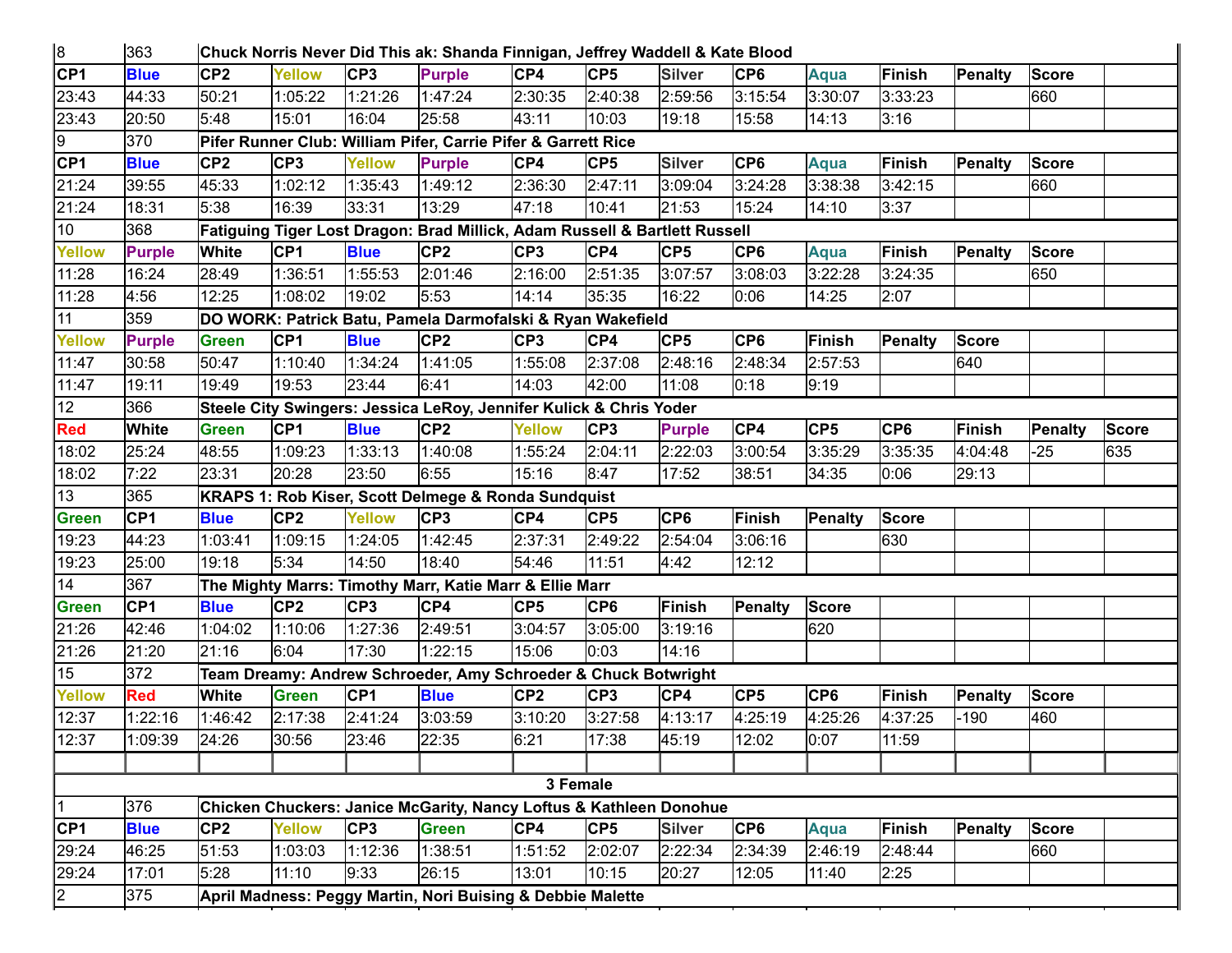| <b>Yellow</b>  | CP <sub>1</sub> | <b>Blue</b>     | CP <sub>2</sub> | CP <sub>3</sub> | <b>Green</b>                                                                 | <b>Tan</b>      | CP4             | CP <sub>5</sub> | CP <sub>6</sub> | <b>Aqua</b>     | Finish          | <b>Penalty</b> | <b>Score</b>   |              |
|----------------|-----------------|-----------------|-----------------|-----------------|------------------------------------------------------------------------------|-----------------|-----------------|-----------------|-----------------|-----------------|-----------------|----------------|----------------|--------------|
| 14:17          | 51:47           | 1:15:27         | 1:22:01         | 1:39:17         | 2:12:06                                                                      | 2:47:40         | 3:19:31         | 3:37:00         | 3:37:09         | 3:49:44         | 3:52:43         |                | 660            |              |
| 14:17          | 37:30           | 23:40           | 6:34            | 17:16           | 32:49                                                                        | 35:34           | 31:51           | 17:29           | 0:09            | 12:35           | 2:59            |                |                |              |
| 3              | 377             |                 |                 |                 | The Artist and her Muse: Carol Smallwood, Georgia Nassikas & Bridget Collins |                 |                 |                 |                 |                 |                 |                |                |              |
| Green          | Tan             | CP <sub>1</sub> | CP <sub>2</sub> | CP <sub>3</sub> | Yellow                                                                       | CP4             | CP <sub>5</sub> | CP <sub>6</sub> | <b>Aqua</b>     | Finish          | <b>Penalty</b>  | <b>Score</b>   |                |              |
| 24:23          | 40:13           | 1:13:49         | 1:36:16         | 1:51:11         | 2:35:01                                                                      | 2:57:26         | 3:10:41         | 3:11:15         | 3:25:34         | 3:28:17         |                 | 650            |                |              |
| 24:23          | 15:50           | 33:36           | 22:27           | 14:55           | 43:50                                                                        | 22:25           | 13:15           | 0:34            | 14:19           | 2:43            |                 |                |                |              |
|                |                 |                 |                 |                 |                                                                              |                 |                 |                 |                 |                 |                 |                |                |              |
|                |                 |                 |                 |                 |                                                                              |                 | 3 Male          |                 |                 |                 |                 |                |                |              |
| I1             | 388             |                 |                 |                 | Triumvirate: David Viens, Nicholas Viens & Justin Viens                      |                 |                 |                 |                 |                 |                 |                |                |              |
| CP1            | <b>Blue</b>     | CP <sub>2</sub> | <b>Yellow</b>   | CP <sub>3</sub> | <b>Green</b>                                                                 | <b>Tan</b>      | CP4             | CP <sub>5</sub> | CP <sub>6</sub> | <b>Aqua</b>     | Finish          | Penalty        | <b>Score</b>   |              |
| 21:32          | 36:12           | 40:43           | 50:12           | 57:05           | 1:17:28                                                                      | 1:39:25         | 1:57:49         | 2:05:08         | 2:05:16         | 2:14:30         | 2:16:28         |                | 660            |              |
| 21:32          | 14:40           | 4:31            | 9:29            | 6:53            | 20:23                                                                        | 21:57           | 18:24           | 7:19            | 0:08            | 9:14            | 1:58            |                |                |              |
| $\overline{2}$ | 379             |                 |                 |                 | Hot Snakes: Brian Benner, Jon Imphong & Adam Diem                            |                 |                 |                 |                 |                 |                 |                |                |              |
| CP1            | <b>Blue</b>     | CP <sub>2</sub> | <b>Aqua</b>     | CP <sub>3</sub> | <b>Purple</b>                                                                | <b>Green</b>    | CP4             | CP <sub>5</sub> | <b>Silver</b>   | CP <sub>6</sub> | Finish          | Penalty        | <b>Score</b>   |              |
| 17:42          | 32:48           | 37:41           | 39:33           | 55:49           | 1:10:13                                                                      | 1:26:17         | 1:36:08         | 1:44:42         | 2:00:53         | 2:09:31         | 2:18:20         |                | 660            |              |
| 17:42          | 15:06           | 4:53            | 1:52            | 16:16           | 14:24                                                                        | 16:04           | 9:51            | 8:34            | 16:11           | 8:38            | 8:49            |                |                |              |
| IЗ             | 381             |                 |                 |                 | Grilled Cheese Mafia: Bryan Fulkerson, Pat O'kain & Titus Mott               |                 |                 |                 |                 |                 |                 |                |                |              |
| <b>White</b>   | <b>Green</b>    | <b>Tan</b>      | CP <sub>1</sub> | <b>Blue</b>     | CP <sub>2</sub>                                                              | CP <sub>3</sub> | CP4             | CP <sub>5</sub> | CP <sub>6</sub> | <b>Aqua</b>     | <b>Finish</b>   | Penalty        | <b>Score</b>   |              |
| 16:32          | 34:23           | 47:59           | 1:05:53         | 1:21:20         | 1:25:55                                                                      | 1:36:25         | 2:00:12         | 2:07:01         | 2:07:11         | 2:16:14         | 2:18:54         |                | 660            |              |
| 16:32          | 17:51           | 13:36           | 17:54           | 15:27           | 4:35                                                                         | 10:30           | 23:47           | 6:49            | 0:10            | 9:03            | 2:40            |                |                |              |
|                | 383             |                 |                 |                 | Team Honeybadger: Dave Harris, Dan Conrad & John Crescioli                   |                 |                 |                 |                 |                 |                 |                |                |              |
| <b>Yellow</b>  | <b>Purple</b>   | <b>Red</b>      | <b>White</b>    | <b>Green</b>    | CP <sub>1</sub>                                                              | CP <sub>2</sub> | CP <sub>3</sub> | CP4             | CP <sub>5</sub> | CP <sub>6</sub> | <b>Aqua</b>     | Finish         | <b>Penalty</b> | <b>Score</b> |
| 9:54           | 26:33           | 42:28           | 50:03           | 1:16:16         | 1:36:59                                                                      | 1:55:23         | 2:08:38         | 2:39:14         | 2:48:58         | 2:49:17         | 3:01:04         | 3:04:05        |                | 660          |
| 9:54           | 16:39           | 15:55           | 7:35            | 26:13           | 20:43                                                                        | 18:24           | 13:15           | 30:36           | 9:44            | 0:19            | 11:47           | 3:01           |                |              |
| 5              | 386             |                 |                 |                 | Of Moose and Men: Frank Perry, Tony Davis & Richard Appawu                   |                 |                 |                 |                 |                 |                 |                |                |              |
| CP1            | <b>Blue</b>     | CP <sub>2</sub> | <b>Yellow</b>   | CP <sub>3</sub> | <b>Purple</b>                                                                | <b>Green</b>    | Tan             | CP4             | CP <sub>5</sub> | CP <sub>6</sub> | Finish          | Penalty        | <b>Score</b>   |              |
| 20:15          | 39:16           | 44:42           | 55:32           | 1:09:42         | 1:29:58                                                                      | 1:51:21         | 2:15:27         | 2:42:39         | 2:52:07         | 2:52:13         | 3:04:58         |                | 660            |              |
| 20:15          | 19:01           | 5:26            | 10:50           | 14:10           | 20:16                                                                        | 21:23           | 24:06           | 27:12           | 9:28            | 0:06            | 12:45           |                |                |              |
| l6             | 380             |                 |                 |                 | Stack of Finewood Cox: Lee Finewood, Don Stack & Tim Cox                     |                 |                 |                 |                 |                 |                 |                |                |              |
| <b>Red</b>     | <b>White</b>    | <b>Green</b>    | CP <sub>1</sub> | CP <sub>2</sub> | Yellow                                                                       | <b>Purple</b>   | CP3             | CP4             | CP <sub>5</sub> | CP <sub>6</sub> | <b>Aqua</b>     | Finish         | <b>Penalty</b> | <b>Score</b> |
| 21:23          | 27:28           | 52:43           | 1:10:57         | 1:28:59         | 1:41:22                                                                      |                 | 1:55:46 2:09:23 | 2:44:48         | 2:55:17         | 2:55:25         | 3:07:59         | 3:11:15        |                | 660          |
| 21:23          | 6:05            | 25:15           | 18:14           | 18:02           | 12:23                                                                        | 14:24           | 13:37           | 35:25           | 10:29           | 0:08            | 12:34           | 3:16           |                |              |
| 17             | 382             |                 |                 |                 | BlueBlood Bulldog Boys: Mark Hanlon, Tim Hanlon & Chris Hanlon               |                 |                 |                 |                 |                 |                 |                |                |              |
| Yellow         | <b>Purple</b>   | <b>Red</b>      | <b>White</b>    | <b>Green</b>    | CP <sub>1</sub>                                                              | <b>Blue</b>     | CP <sub>2</sub> | CP3             | CP4             | CP <sub>5</sub> | CP <sub>6</sub> | Finish         | <b>Penalty</b> | <b>Score</b> |
| 11:58          | 17:42           | 31:09           | 39:12           | 1:03:27         | 1:21:44                                                                      | 1:42:37         | 1:49:02         | 2:06:01         | 2:57:20         | 3:08:23         | 3:08:43         | 3:20:51        |                | 660          |
| 11:58          | 5:44            | 13:27           | 8:03            | 24:15           | 18:17                                                                        | 20:53           | 6:25            | 16:59           | 51:19           | 11:03           | 0:20            | 12:08          |                |              |
| 8              | 389             |                 |                 |                 | Winter: Benjamin Winter, Jon Winter & Eric Larson                            |                 |                 |                 |                 |                 |                 |                |                |              |
| CP1            | <b>Blue</b>     | CP <sub>2</sub> | CP <sub>3</sub> | <b>Yellow</b>   | <b>Green</b>                                                                 | CP4             | CP5             | <b>Silver</b>   | CP6             | Aqua            | Finish          | Penalty        | <b>Score</b>   |              |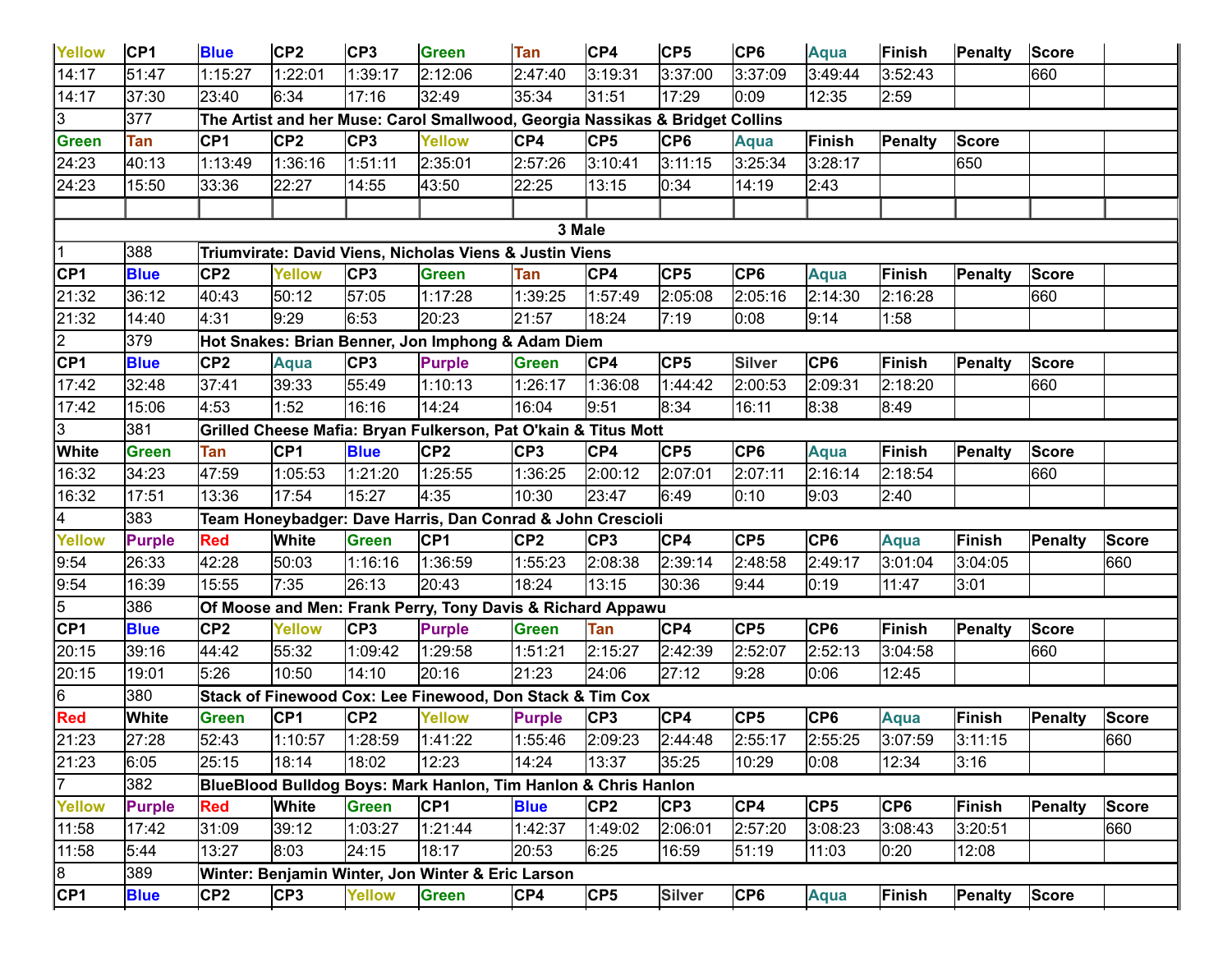| 22:48                    | 40:58           | 46:17           | 1:03:09         | 1:37:16         | 1:53:35                                                              | 2:14:14         | 2:25:02         | 2:48:03         | 3:05:29         | 3:18:26         | 3:21:57         |                | 660            |              |
|--------------------------|-----------------|-----------------|-----------------|-----------------|----------------------------------------------------------------------|-----------------|-----------------|-----------------|-----------------|-----------------|-----------------|----------------|----------------|--------------|
| 22:48                    | 18:10           | 5:19            | 16:52           | 34:07           | 16:19                                                                | 20:39           | 10:48           | 23:01           | 17:26           | 12:57           | 3:31            |                |                |              |
| 9                        | 385             |                 |                 |                 | Team ASWC: Brian Paris, Chris Sheahin & Justin Green                 |                 |                 |                 |                 |                 |                 |                |                |              |
| <b>CP1</b>               | <b>Blue</b>     | CP <sub>2</sub> | CP <sub>3</sub> | <b>Yellow</b>   | <b>Green</b>                                                         | Tan             | CP4             | CP <sub>5</sub> | CP <sub>6</sub> | Aqua            | <b>Finish</b>   | Penalty        | <b>Score</b>   |              |
| 16:21                    | 34:06           | 39:36           | 49:00           | 1:25:39         | 2:21:43                                                              | 2:51:56         | 3:42:47         | 3:51:49         | 3:51:56         | 4:02:25         | 4:04:53         | $-25$          | 635            |              |
| 16:21                    | 17:45           | 5:30            | 9:24            | 36:39           | 56:04                                                                | 30:13           | 50:51           | 9:02            | 0:07            | 10:29           | 2:28            |                |                |              |
|                          |                 |                 |                 |                 |                                                                      |                 |                 |                 |                 |                 |                 |                |                |              |
|                          |                 |                 |                 |                 |                                                                      |                 | 3 Masters 120+  |                 |                 |                 |                 |                |                |              |
| $\overline{1}$           | 391             |                 |                 |                 | Claire's Biggest Fans: Lamar Broadhead, Keith Gagnon & Dennis Davis  |                 |                 |                 |                 |                 |                 |                |                |              |
| CP1                      | <b>Blue</b>     | CP <sub>2</sub> | <b>Aqua</b>     | <b>Yellow</b>   | CP <sub>3</sub>                                                      | <b>Green</b>    | Tan             | CP4             | CP <sub>5</sub> | CP <sub>6</sub> | Finish          | <b>Penalty</b> | <b>Score</b>   |              |
| 23:17                    | 37:38           | 42:14           | 44:05           | 54:43           | 1:01:46                                                              | 1:22:58         | 1:45:51         | 2:07:12         | 2:14:34         | 2:14:37         | 2:22:03         |                | 660            |              |
| 23:17                    | 14:21           | 4:36            | 1:51            | 10:38           | 7:03                                                                 | 21:12           | 22:53           | 21:21           | 7:22            | 0:03            | 7:26            |                |                |              |
| $\overline{2}$           | 361             |                 |                 |                 | And then there were three: Leslie Cario, Dickens Bishop & Kody Cario |                 |                 |                 |                 |                 |                 |                |                |              |
| <b>Yellow</b>            | <b>Purple</b>   | <b>White</b>    | <b>Green</b>    | CP <sub>1</sub> | <b>Blue</b>                                                          | CP <sub>2</sub> | CP <sub>3</sub> | CP4             | CP <sub>5</sub> | CP <sub>6</sub> | <b>Aqua</b>     | <b>Finish</b>  | Penalty        | <b>Score</b> |
| 11:54                    | 16:08           | 26:47           | 49:04           | 1:08:00         | 1:25:48                                                              | 1:31:17         | 1:47:18         | 2:18:27         | 2:27:48         | 2:27:55         | 2:39:00         | 2:42:28        |                | 660          |
| 11:54                    | 4:14            | 10:39           | 22:17           | 18:56           | 17:48                                                                | 5:29            | 16:01           | 31:09           | 9:21            | 0:07            | 11:05           | 3:28           |                |              |
| 3                        | 394             |                 |                 |                 | Team Annie 2: John Lyons, Jim Danner & Matthew Edwards               |                 |                 |                 |                 |                 |                 |                |                |              |
| CF1                      | CP <sub>2</sub> | Yellow          | <b>Purple</b>   | CP <sub>3</sub> | <b>Green</b>                                                         | Tan             | CP4             | CP5             | CP <sub>6</sub> | Aqua            | Finish          | <b>Penalty</b> | <b>Score</b>   |              |
| 19:56                    | 36:03           | 45:36           | 1:00:39         | 1:10:50         | 1:33:45                                                              | 1:57:55         | 2:21:52         | 2:31:05         | 2:31:09         | 2:43:05         | 2:46:11         |                | 660            |              |
| 19:56                    | 16:07           | 9:33            | 15:03           | 10:11           | 22:55                                                                | 24:10           | 23:57           | 9:13            | 0:04            | 11:56           | 3:06            |                |                |              |
| $\overline{\mathcal{A}}$ | 397             |                 |                 |                 | Fade to Black: Clay Sebring, Todd Chase & Ted Boone                  |                 |                 |                 |                 |                 |                 |                |                |              |
| <b>Yellow</b>            | <b>Purple</b>   | <b>Red</b>      | <b>White</b>    | CP <sub>1</sub> | <b>Blue</b>                                                          | CP <sub>2</sub> | CP <sub>3</sub> | CP4             | CP <sub>5</sub> | CP <sub>6</sub> | <b>Aqua</b>     | Finish         | <b>Penalty</b> | <b>Score</b> |
| 10:21                    | 17:02           | 30:47           | 36:27           | 1:13:19         | 1:32:02                                                              | 1:37:33         | 1:50:03         | 2:23:18         | 2:32:12         | 2:32:22         | 2:43:42         | 2:46:39        |                | 660          |
| 10:21                    | 6:41            | 13:45           | 5:40            | 36:52           | 18:43                                                                | 5:31            | 12:30           | 33:15           | 8:54            | 0:10            | 11:20           | 2:57           |                |              |
| 5                        | 393             |                 |                 |                 | Triple Trouble: David Howlett, James Stuhtrager & Mike Lewis         |                 |                 |                 |                 |                 |                 |                |                |              |
| <b>Red</b>               | White           | <b>Green</b>    | CP <sub>1</sub> | <b>Blue</b>     | CP <sub>2</sub>                                                      | Aqua            | <b>Yellow</b>   | CP <sub>3</sub> | CP4             | CP <sub>5</sub> | CP <sub>6</sub> | Finish         | <b>Penalty</b> | <b>Score</b> |
| 18:00                    | 24:24           | 47:36           | 1:07:20         | 1:27:27         | 1:33:10                                                              | 1:35:17         | 1:48:42         | 2:01:20         | 2:30:08         | 2:38:47         | 2:39:06         | 2:48:01        |                | 660          |
| 18:00                    | 6:24            | 23:12           | 19:44           | 20:07           | 5:43                                                                 | 2:07            | 13:25           | 12:38           | 28:48           | 8:39            | 0:19            | 8:55           |                |              |
| 16                       | 399             |                 |                 |                 | Cutters: Geoff Witt, Paul Ryder & Pat Scannell                       |                 |                 |                 |                 |                 |                 |                |                |              |
| CF1                      | CP <sub>2</sub> | Yellow          | <b>Purple</b>   | CP <sub>3</sub> | <b>Green</b>                                                         | <b>Tan</b>      | CP4             | CP <sub>5</sub> | CP <sub>6</sub> | <b>Aqua</b>     | <b>Finish</b>   | <b>Penalty</b> | <b>Score</b>   |              |
| 18:13                    | 33:08           | 51:58           | 54:55           | 1:02:36         | 1:45:56                                                              | 2:10:07         | 2:40:14         | 2:58:00         | 2:58:08         | 3:12:04         | 3:14:46         |                | 660            |              |
| 18:13                    | 14:55           | 18:50           | 2:57            | 7:41            | 43:20                                                                | 24:11           | 30:07           | 17:46           | 0:08            | 13:56           | 2:42            |                |                |              |
| 17                       | 398             |                 |                 |                 | The Taylor Trio: Richard Taylor, Terry Druffel & Ron Mascis          |                 |                 |                 |                 |                 |                 |                |                |              |
| CP <sub>1</sub>          | <b>Blue</b>     | CP <sub>2</sub> | <b>Yellow</b>   | <b>Purple</b>   | CP3                                                                  | <b>Green</b>    | Tan             | CP4             | CP <sub>5</sub> | CP <sub>6</sub> | Finish          | <b>Penalty</b> | <b>Score</b>   |              |
| 22:43                    | 42:19           | 47:51           | 1:00:16         | 1:30:50         | 1:43:38                                                              | 2:12:52         | 2:48:05         | 3:16:35         | 3:27:34         | 3:27:41         | 3:36:21         |                | 660            |              |
| 22:43                    | 19:36           | 5:32            | 12:25           | 30:34           | 12:48                                                                | 29:14           | 35:13           | 28:30           | 10:59           | 0:07            | 8:40            |                |                |              |
| 8                        | 396             |                 |                 |                 | The walkies-Talkies: Agnès Powers, Louisa Tran & Ken Mogul           |                 |                 |                 |                 |                 |                 |                |                |              |
| <b>Red</b>               | White           | CP <sub>1</sub> | <b>Blue</b>     | CP <sub>2</sub> | <b>Purple</b>                                                        | CP3             | CP4             | CP5             | <b>Silver</b>   | CP6             | Finish          | Penalty        | <b>Score</b>   |              |
| 23:51                    | 31:29           | 1:10:52         | 1:32:46         | 1:39:40         | 1:56:26                                                              | 2:08:22         | 2:51:46         | 3:03:52         | 3:25:55         | 3:39:19         | 3:49:26         |                | 660            |              |